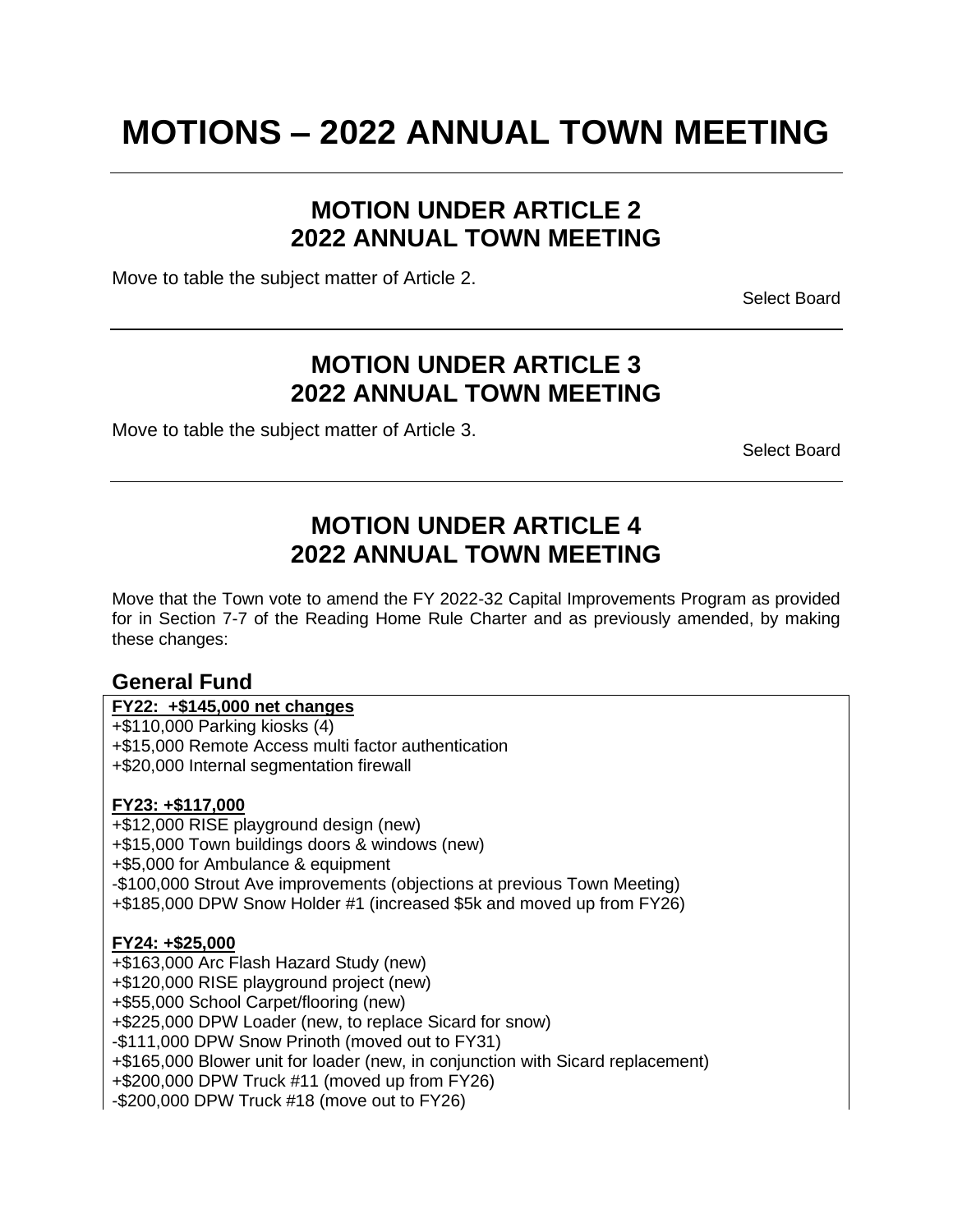+\$20,000 School doors & windows (new) -\$12,000 Wood End ES water heater (done) -\$250,000 Coolidge MS Roof design (moved to FY29) -\$150,000 Birch Meadow ES Roof design (moved to FY29) -\$200,000 Birch Meadow ES site improvements (moved out to FY25)

#### **FY25+**

Various other changes made

### **Enterprise Funds – Water**

**FY22: +\$400,000 \$**400,000 water main repairs (focus on Walker's Brook)

#### **FY23: +\$400,000**

\$400,000 water main repairs (Emerson)

**FY24+**

Various changes made

### **Enterprise Funds – Sewer**

**FY22: \$150,000** \$150,000 Additional funding for Downtown Sewer main work

**FY23: None**

**FY24+** Various changes made

### **Enterprise Funds – Storm Water**

**FY22: None**

**FY23: +\$300,000** \$300,000 Memorial Park drainage lining project

**FY24+**

Various changes made

Select Board

### **MOTION UNDER ARTICLE 5 2022 ANNUAL TOWN MEETING**

Move that the Town vote to amend the Town's Operating Budget for the Fiscal Year commencing July 1, 2021, as adopted under Article 16 of the Annual Town Meeting of April 26, 2021 and amended under Article 4 of the Special Town Meeting of October 18, 2021 and further amended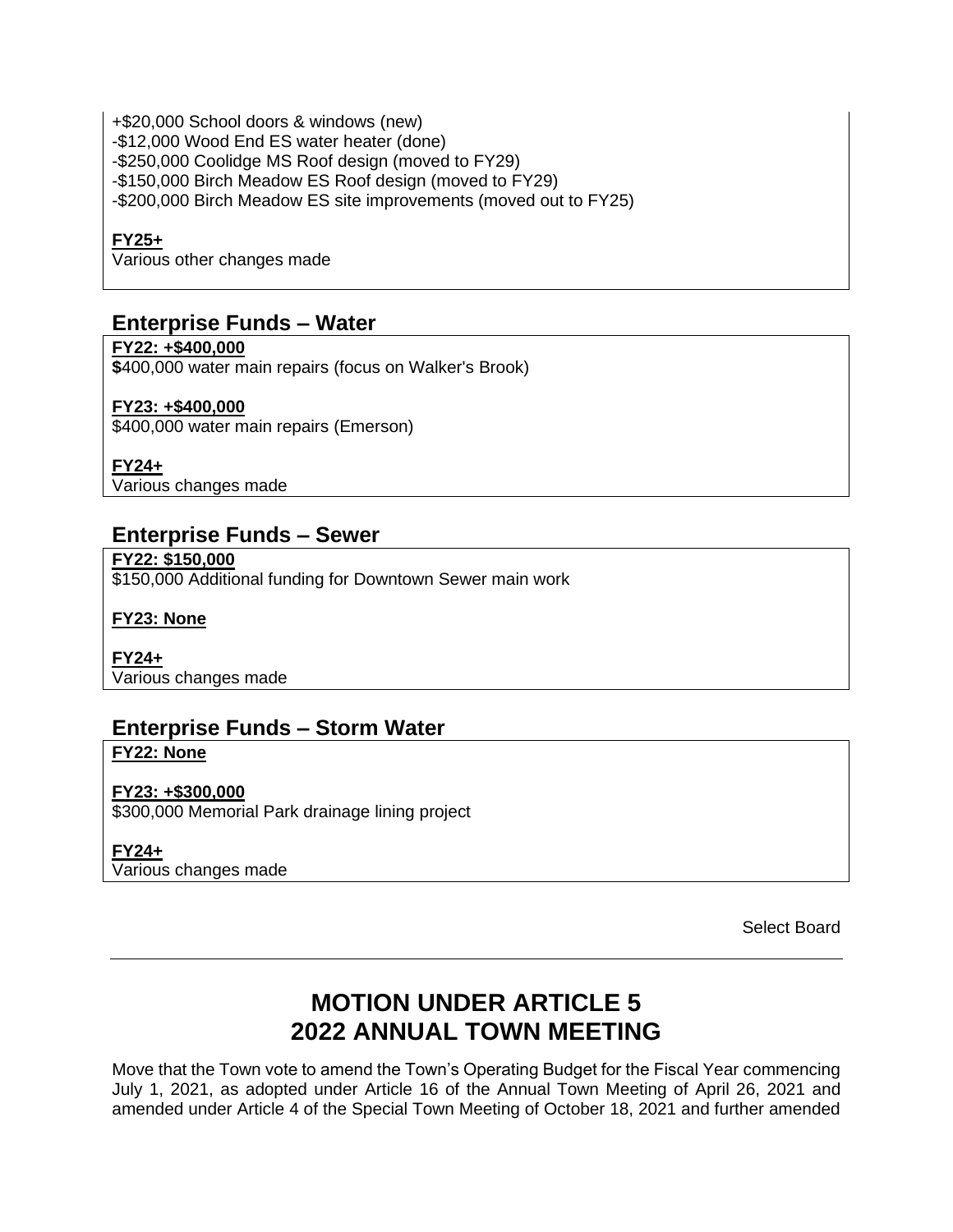under Article 4 of the Subsequent Town Meeting of November 8, 2021; and to see if the Town will vote to raise and appropriate, borrow or transfer from available funds, or otherwise provide a sum or sums of money to be added to the amounts appropriated under said Article, as amended, for the operation of the Town and its government:

| <b>Account Line</b>         | <b>Description</b>                      | <b>Decrease</b> | <b>Increase</b> |
|-----------------------------|-----------------------------------------|-----------------|-----------------|
|                             |                                         |                 |                 |
| B99 - Benefits              | Health Insurance premiums -\$650,000    | \$400,000       |                 |
| wages & expenses            | OPEB +\$250,000                         |                 |                 |
| C99 - Capital               | As described in Article 4               |                 | \$145,000       |
| E99 - Regional              | Essex North Voke -\$25,000              | \$30,000        |                 |
| <b>Vocational Education</b> |                                         |                 |                 |
| F99 - Finance               | COVID Tests/Health Expenses \$80,000    |                 | \$147,000       |
| <b>Committee Reserves</b>   | Ladder Truck \$67,000                   |                 |                 |
| G91 - Administrative        | Town Manager overlap \$8,000            |                 | \$49,000        |
| Services Wages              | Town Manager termination pay \$17,000   |                 |                 |
|                             | OPS Buybacks \$17,000                   |                 |                 |
|                             | Tech Buybacks \$7,000                   |                 |                 |
| G92 - Administrative        | Town Manager and Deputy Police Chief    |                 | \$27,000        |
| <b>Services Expenses</b>    | Screening processes \$21,000            |                 |                 |
|                             | Fiber network repairs \$6,000           |                 |                 |
| $H92 - Public$              | Housing Production Plan consulting      |                 | \$100,000       |
| <b>Services Expenses</b>    | services \$50,000                       |                 |                 |
|                             | Town Owned Land Community Visioning     |                 |                 |
|                             | process \$50,000                        |                 |                 |
| J91 - Public Safety         | Fire OT \$75,000                        |                 | \$150,000       |
| Wages                       | Fire Buybacks \$75,000 (retirements)    |                 |                 |
| J92 - Public Safety         | Public Health outsourced records 25,000 |                 | \$25,000        |
| <b>Expenses</b>             |                                         |                 |                 |
| K92 - Public Works          | West/Woburn video detection processor   |                 | \$55,000        |
| <b>Expenses</b>             | \$15,000                                |                 |                 |
|                             | Electrical Cabinet \$40,000             |                 |                 |
| K93 - Public Works          | estimate as of 3/10/22                  |                 | \$200,000       |
| Snow & Ice                  |                                         |                 |                 |
|                             | <b>Subtotals</b>                        | \$430,000       | \$898,000       |
|                             | <b>Net Operating Expenses</b>           |                 | \$0             |
|                             | <b>From Free Cash</b>                   |                 | \$468,000       |

### **General Fund – Wages and Expenses**

### **Enterprise Funds**

| <b>Account Line</b> | <b>Description</b>            | <b>Decrease</b> | <b>Increase</b> |
|---------------------|-------------------------------|-----------------|-----------------|
|                     |                               |                 |                 |
| W99 Water EF        | Water main project \$400,000  |                 | \$419,000       |
|                     | Fiber network repairs \$6,000 |                 |                 |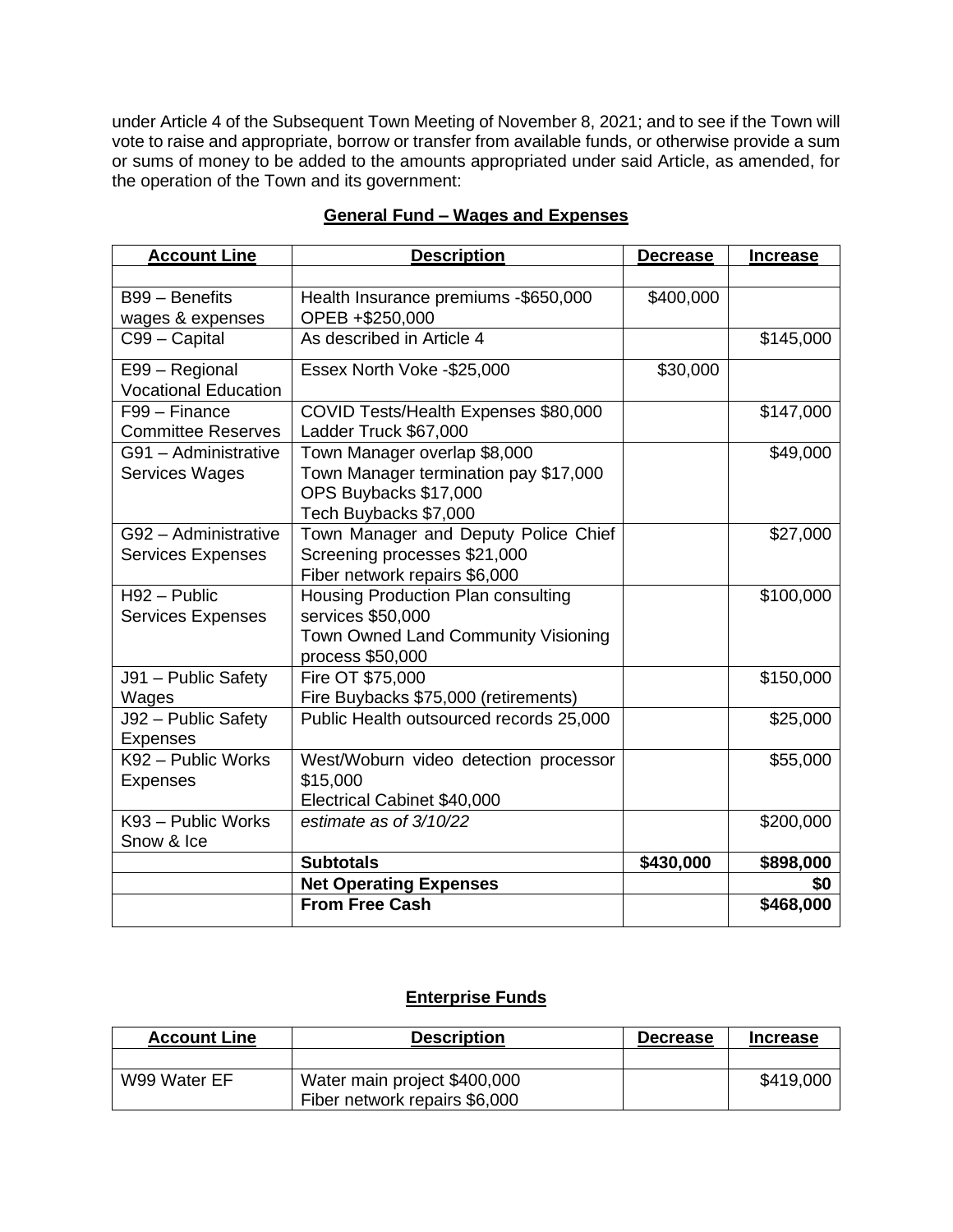|              | Water Rate Study \$13,000            |           |
|--------------|--------------------------------------|-----------|
| S99 Sewer EF | Downtown Sewer project add'l funding | \$169,000 |
|              | \$150,000                            |           |
|              | Fiber network repairs \$6,000        |           |
|              | Sewer Rate Study \$13,000            |           |
|              | <b>Subtotals</b>                     | \$588,000 |
|              | <b>Net Operating Expenses</b>        | \$588,000 |
|              | <b>From Water EF Reserves</b>        | \$419,000 |
|              | <b>From Sewer EF Reserves</b>        | \$169,000 |

Finance Committee

## **MOTION UNDER ARTICLE 6 2022 ANNUAL TOWN MEETING**

Move to table the subject matter of Article 6.

Select Board

## **MOTION UNDER ARTICLE 7 2022 ANNUAL TOWN MEETING**

Move that that the Town ratify the vote taken under Article 5 of this Town Meeting to amend the Fiscal Year 2021 Operating Budget by appropriating Two Hundred and Fifty Thousand (\$350,000) from the General Fund and to transfer Eighty Five Thousand Dollars (\$85,000) from the Water Enterprise Fund, Twenty Three Thousand Dollars (\$23,000) from the Sewer Enterprise Fund, and Ten Thousand and Five Hundred (\$10,500) from the Storm Water Enterprise Fund for the purpose of funding the Other Post-Employment Benefit Liability Trust Funds as modified in the revised budget lines in Article 5.

Select Board

## **MOTION UNDER ARTICLE 8 2022 ANNUAL TOWN MEETING**

Move to table the subject matter of Article 8.

Select Board

**MOTION UNDER ARTICLE 9**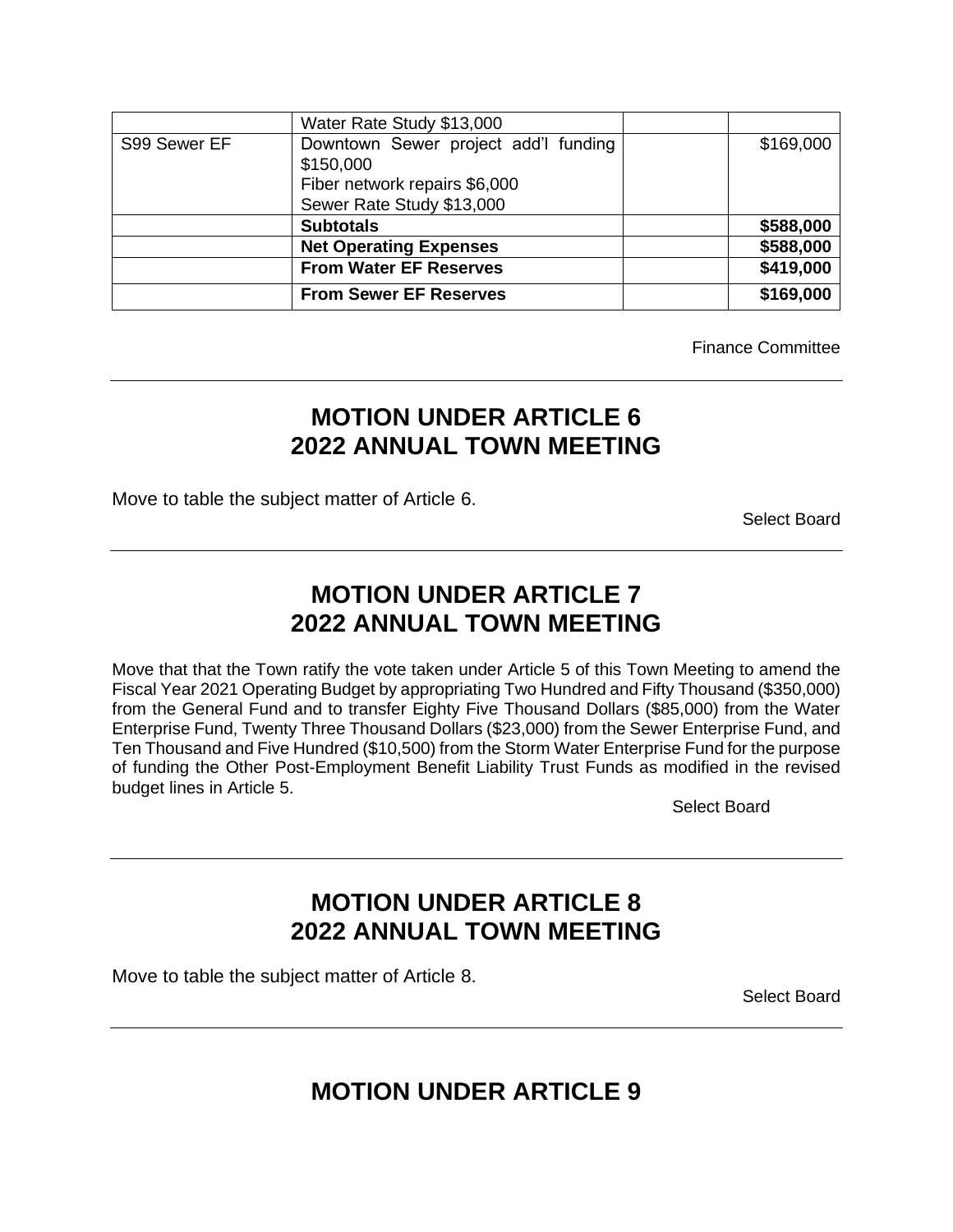## **2022 ANNUAL TOWN MEETING**

Move that the Town vote to:

(1) Amend Section 6.5.2 of the General Bylaw, establishing the Inspection Revolving Fund as shown below, with additions being shown in bold and deletions being struck through:

#### **6.5.2 Inspection Revolving Fund**

Funds held in the Inspection Revolving Fund shall be used for legal costs, oversight and inspection, plan review, property appraisals and appeals, public services general management, pedestrian safety improvements, records archiving, and other costs related to building, plumbing, wiring, gas and other permits required for large construction projects and shall be expended by the Town Manager. Receipts credited to this fund shall include building, plumbing, wiring, gas and other permit fees for the Schoolhouse Commons, The Metropolitan at Reading Station, Postmark Square, 20-24 Gould Street, 467 Main Street, Oaktree, Addison-Wesley/Pearson, Johnson Woods, Eaton Lakeview (23-25 Lakeview Avenue and 128 Eaton Street), 258 Main Street, 267 Main Street, 531 Main Street, 25 Haven Street **(Rite Aid)**, and 18-20 Woburn Street**, 6-16 Chute Street (Green Tomato), and 459 Main Street (128 Tire)** developments.

And

(2) Set the limit on the total amount that may be expended from each revolving fund established by Article 9 of the Town of Reading General Bylaw pursuant to Section 53E½ of Chapter 44 of the *Massachusetts General Laws* for the fiscal year beginning July 1, 2021, as appearing in the below chart:

| <b>Revolving</b><br><b>Account</b>                      | <b>Spending</b><br>Authority | <b>Revenue</b><br><b>Source</b>                                                                                         | <b>Allowed</b><br><b>Expenses</b>                                                                                                                       | <b>Expend-</b><br>iture<br>Limits | Year End<br><b>Balance</b>                |
|---------------------------------------------------------|------------------------------|-------------------------------------------------------------------------------------------------------------------------|---------------------------------------------------------------------------------------------------------------------------------------------------------|-----------------------------------|-------------------------------------------|
| Conservation<br>Commission<br>Consulting<br><b>Fees</b> |                              | Fees as provided for<br>Conservation in Reading General<br>Commission Bylaws Section 5.7,<br><b>Wetlands Protection</b> | Consulting and<br>engineering services<br>for the review of<br>designs and<br>engineering work for<br>the protection of<br>wetlands.                    | \$25,000                          | Available for<br>expenditure<br>next year |
| Inspection<br>Revolving<br>Fund                         | Town<br>Manager              | Building, Plumbing,<br>Wiring, Gas and other<br>permits for the<br>projects listed in the<br>Article.                   | Legal, oversight and<br>inspection, plan<br>review, initial property \$250,000<br>appraisals and<br>appeals, Public<br>Services planning<br>and general |                                   | Available for<br>expenditure<br>next year |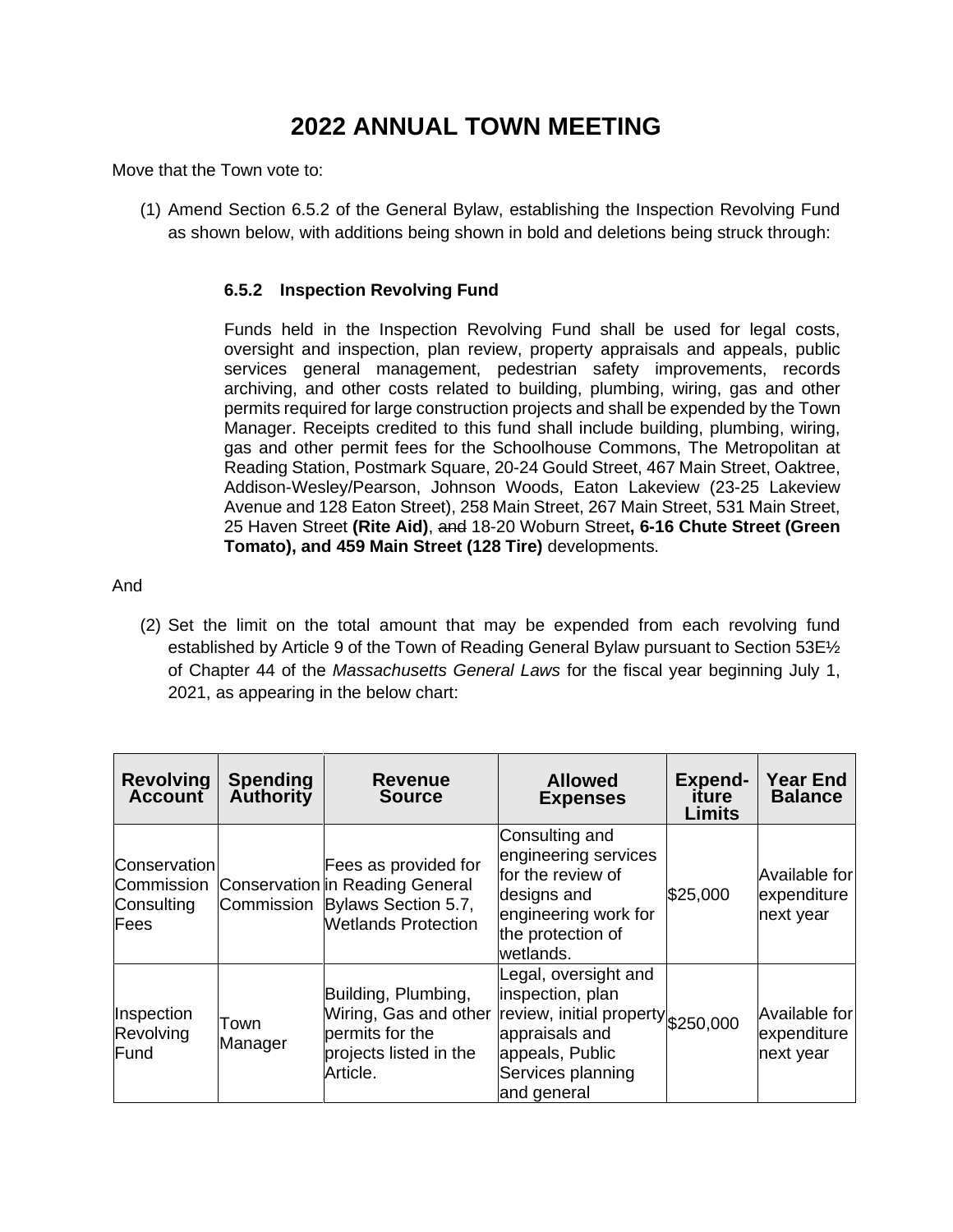| <b>Revolving</b><br><b>Account</b>                     | <b>Spending</b><br>Authority                                                                     | <b>Revenue</b><br><b>Source</b>                                                                                                             | <b>Allowed</b><br><b>Expenses</b>                                                                                                                                          | <b>Expend-</b><br>iture<br><b>Limits</b> | <b>Year End</b><br><b>Balance</b>         |
|--------------------------------------------------------|--------------------------------------------------------------------------------------------------|---------------------------------------------------------------------------------------------------------------------------------------------|----------------------------------------------------------------------------------------------------------------------------------------------------------------------------|------------------------------------------|-------------------------------------------|
|                                                        |                                                                                                  |                                                                                                                                             | management, curb,<br>sidewalks and<br>pedestrian safety<br>improvements,<br>records archiving and<br>other project related<br>costs.                                       |                                          |                                           |
| <b>Public Health</b><br><b>Clinics and</b><br>Services | <b>Board of</b><br><b>Health</b>                                                                 | Clinic fees, charges<br>and third-party<br>reimbursements                                                                                   | Materials and costs<br>associated with<br>clinics and public<br>health programs                                                                                            | \$25,000                                 | Available for<br>expenditure<br>next year |
| Library<br><b>Fines and</b><br>Fees                    | Library<br>Director and<br>Trustees                                                              | Charges for lost or<br>damaged Library<br>materials<br>and fees from printing<br>faxing or similar<br>supplementary fee-<br>based services. | <b>Acquire Library</b><br>materials to replace<br>lost or damaged<br>items, and for the<br>maintenance, upkeep<br>and supplies for<br>supplementary fee-<br>based services | \$15,000                                 | Available for<br>expenditure<br>next year |
| <b>Mattera</b><br>Cabin<br>Operating                   | <b>Facilities</b><br><b>Director</b>                                                             | <b>Rental Fees</b>                                                                                                                          | Utilities and all other<br>maintenance and<br>operating expenses                                                                                                           | \$10,000                                 | Available for<br>expenditure<br>next year |
|                                                        | Director of<br><b>Public Works</b><br>upon the<br>tion of the<br><b>Town Forest</b><br>Committee | Sale of timber; fees for Planning and<br>Town Forest  recommenda use of the Town<br>Forest                                                  | Improvements to the<br><b>Town Forest</b>                                                                                                                                  | \$10,000                                 | Available for<br>expenditure<br>next year |

Select Board

## **MOTION UNDER ARTICLE 10 2022 ANNUAL TOWN MEETING**

Move that the Town vote to approve an Affordable Housing Trust Fund Allocation Plan pursuant to Chapter 140 of the Acts of 2001 entitled "AN ACT AUTHORIZING THE TOWN OF READING TO ESTABLISH AN AFFORDABLE HOUSING TRUST FUND".

Select Board

## **MOTION UNDER ARTICLE 11**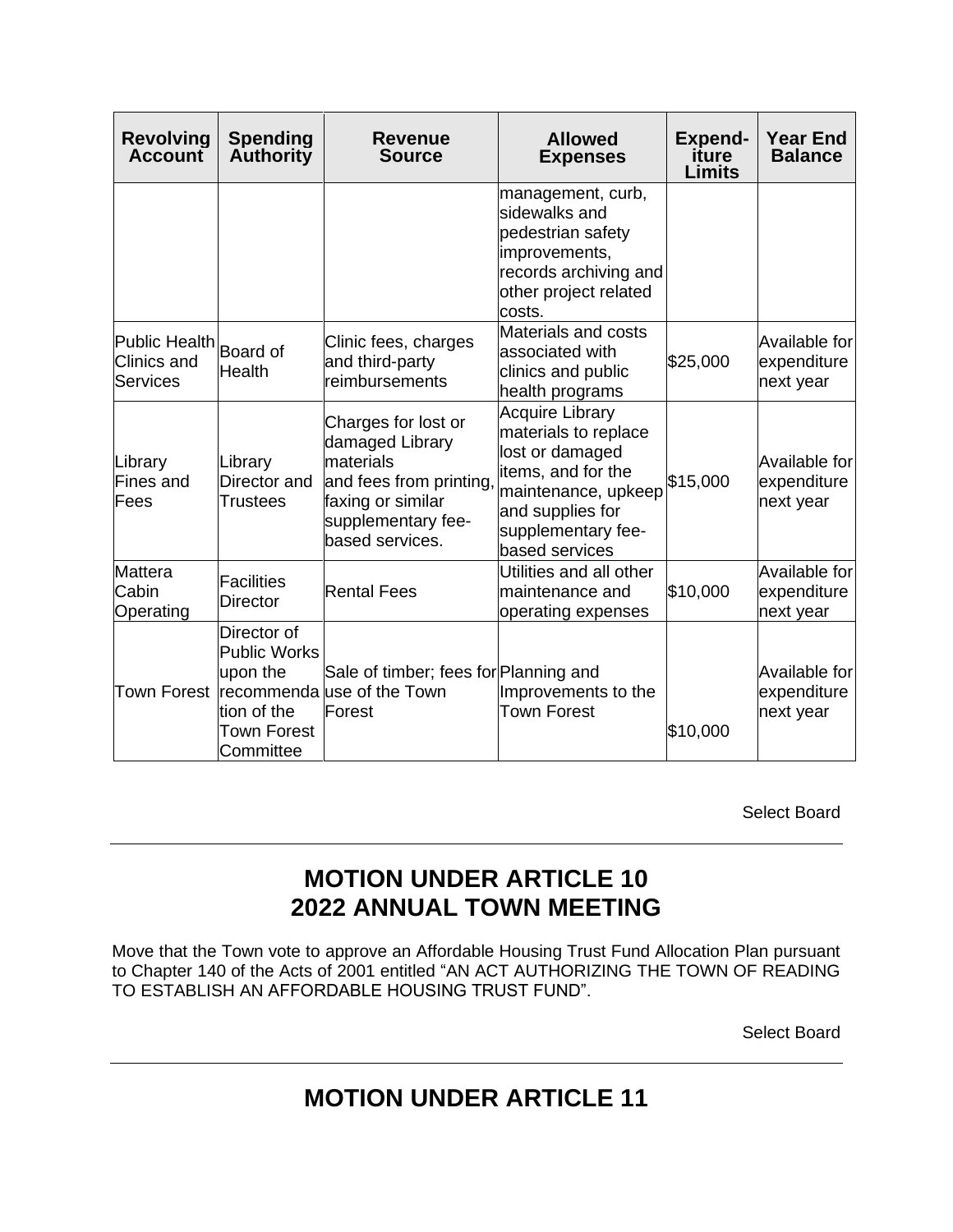## **2022 ANNUAL TOWN MEETING**

Move that the Town vote pursuant to Section 53E½ of Chapter 44 of the *Massachusetts General Laws* to:

(1) Establish a new revolving fund by inserting a new Section 6.5.7 into the Town of Reading's General Bylaw to read as follows:

### **6.5.7 Mattera Cabin Community Garden Revolving Fund**

Funds held in the Mattera Cabin Community Gardens Revolving Funds shall be used for utilities and all other maintenance and operating expenses, and project supplies and equipment, and shall be expended by the Conservation Administrator. Receipts credited to this fund shall include rental and user fees received from the operation of the community gardens.

and

(2) Set the limit on the total amount that may be expended form the Mattera Cabin Community Gardens Revolving Fund at \$10,000 for the fiscal year beginning July 1, 2022.

Select Board

### **MOTION UNDER ARTICLE 12 2022 ANNUAL TOWN MEETING**

Move that the Town vote to authorize the Select Board to abandon a drainage easement shown as "Existing Easement Line To Be Removed" and "Easement Area to be Removed 757 S.F." on a plan entitled "Revised Easement Plan 104 Lilah Lane Assessors Map 55 Parcel 30 Reading, MA, Prepared for Margaret & Chris Calvani 104 Lilah Lane, Reading MA," dated September 27, 2021, on file with the Town Clerk, and to accept or acquire by gift an equivalent drainage easement shown on said plan as "Proposed Revised Easement Line," and further to authorize the Select Board to take all actions necessary to carry out said abandonment and acceptance of the drainage easements as authorized herein.

Select Board

### **MOTION UNDER ARTICLE 13 2022 ANNUAL TOWN MEETING**

Move that the Town vote to authorize the Select Board to acquire by gift, on such terms and conditions as the Select Board shall determine, an easement over a portion of Gazebo Circle and abutting land held by the Summit Village Condominium Trust for the purpose of installing,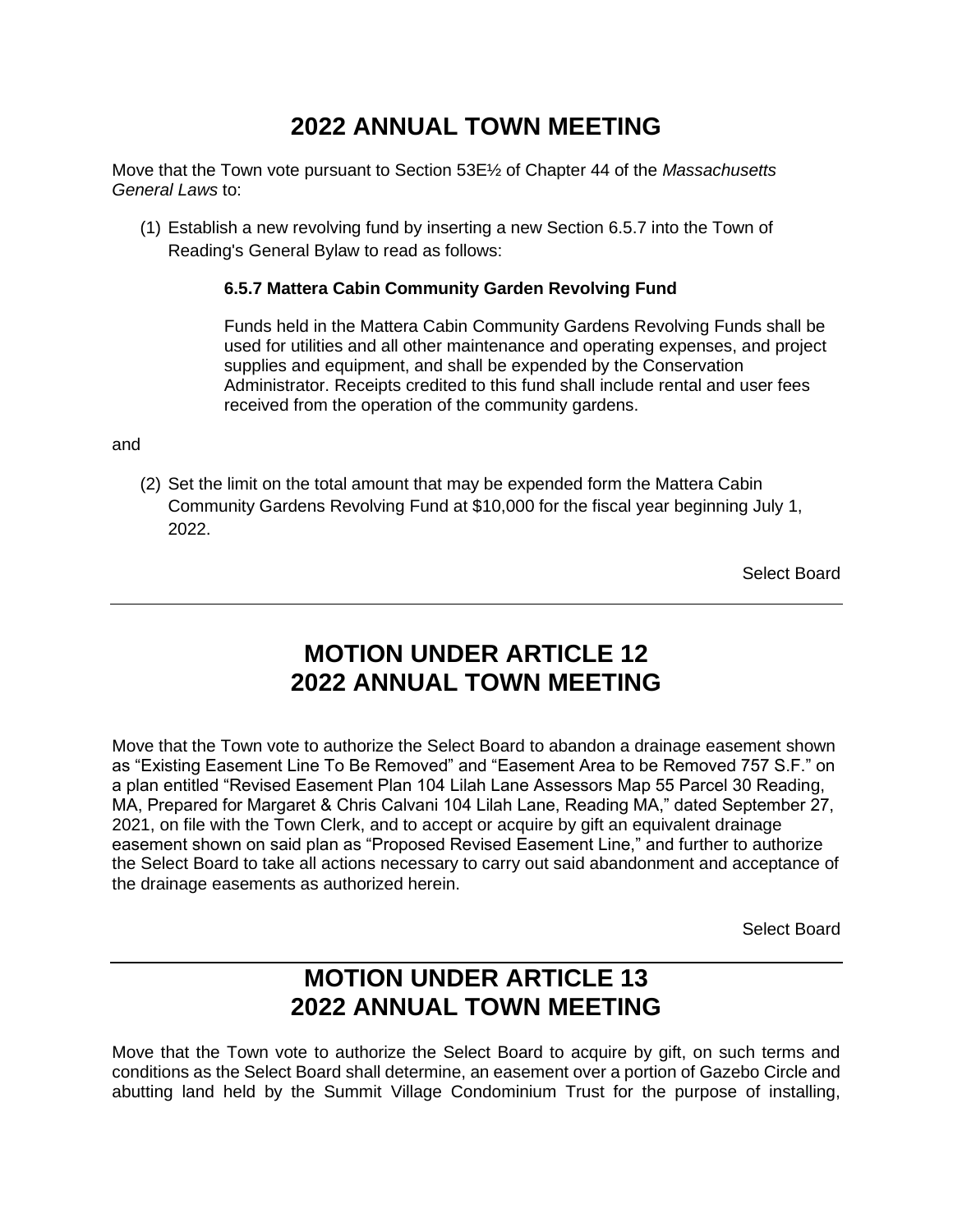maintaining, and operating a water connection and related utilities from 0 Bear Hill (Assessor's Parcel 8-58), and to authorize the Select Board to enter into all agreements and take all related actions necessary or appropriate to carry out said acquisition and other acts authorized herein.

Select Board

### **MOTION UNDER ARTICLE 14 2022 ANNUAL TOWN MEETING**

Move that the Town vote to authorize the Select Board to acquire by gift, on such terms and conditions as the Select Board shall determine, an easement over a portion of 369 Main Street, Reading (Assessor's Parcel 17-25) for the purpose of installing, maintaining, and operating water utilities, and to authorize the Select Board to enter into all agreements and take all related actions necessary or appropriate to carry out said acquisition and other acts authorized herein.

Select Board

### **MOTION UNDER ARTICLE 15 2022 ANNUAL TOWN MEETING**

Move that the Town vote to amend to amend Section 10.5 of the Zoning Bylaw, Downtown Smart Growth District, with the additions being shown in bold and italics and deletions being struck through, as follows:

#### **10.5 Downtown Smart Growth District (DSGD)**

#### **10.5.1 Purposes**

The purposes of the Downtown Smart Growth District are:

- **1** To provide an opportunity for residential development and to especially encourage mixed-use development, including both new construction and renovation of existing buildings, within a distinctive, attractive and livable environment that supports the commercial revitalization of Downtown Reading.
- **2** To promote continuing development and redevelopment in Downtown Reading that is pedestrian friendly and consistent with Reading history and architecture.
- **3** To ensure high quality site planning, architecture and landscape design that enhances the distinct visual character and identity of Downtown Reading and provides an environment with safety, convenience and amenity.
- **4** To provide for a diversified housing stock at a variety of costs within walking distance of services and public transportation, including affordable housing and other housing types that meet the needs of the Town's population.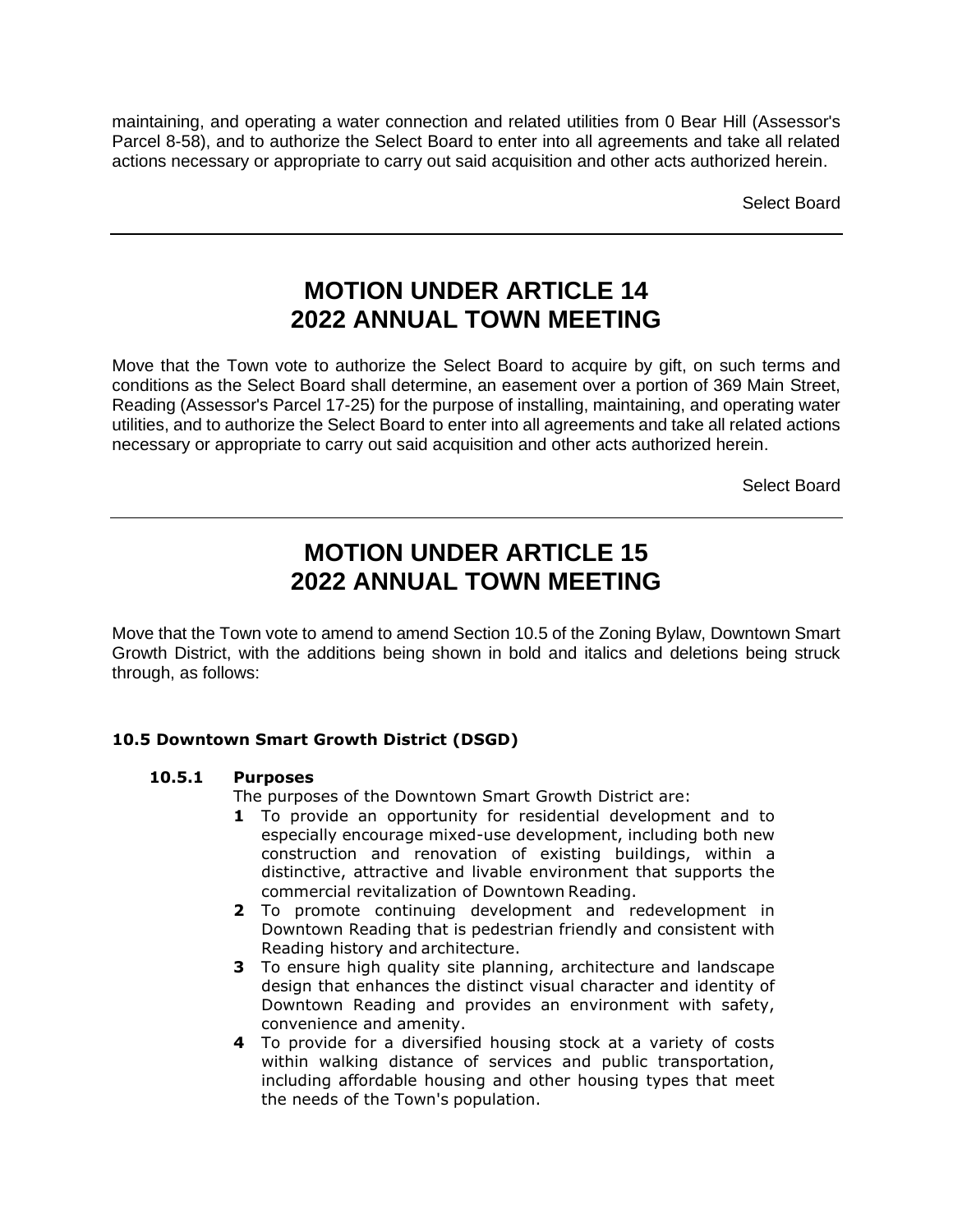- **5** To generate positive tax revenue for the Town, and to benefit from the financial incentives provided by Massachusetts General Law Chapter 40R, while providing the opportunity for new business growth and additional local jobs.
- **6** To encourage preservation and rehabilitation of historic structures and buildings.
- **7** To promote efficient use of land and existing parking supply and limit expansion within the district by encouraging shared parking.
- **8** To encourage adoption of energy efficient building practices and sustainable construction methods.
- **9** To ensure compliance with the Massachusetts Department of Environmental Protection storm water management policies and practices.
- *10 To ensure that the physical character of projects within the DSGD will be compatible with nearby buildings, particularly existing residential uses.*

#### **10.5.2 Definitions**

As used in this Article, the following terms shall have the meanings set forth below:

- **Accessory Building:** A detached building the use of which is customarily incidental and subordinate to that of the principal building or buildings and which is located on the same lot. An Accessory Building shall not be used to house people, domestic animals or livestock, nor shall it be used as an independent commercial enterprise. An Accessory Building located within 10 feet of a principal building shall be subject to the dimensional requirements applicable to the principal building.
- **Affordable Homeownership Unit:** A dwelling unit required to be sold to an Eligible Household per the requirements of this Section 10.4.
- **Affordable Housing Restriction:** A deed restriction of an Affordable Unit meeting statutory requirements in Massachusetts General Law Chapter 184 Section 31 and the requirements of Section 10.5.10 of this Article.
- **Affordable Rental Unit:** A dwelling unit required to be rented to an Eligible Household per the requirements of Section 10.5.10.
- **Affordable Unit:** The collective reference to Affordable Homeownership Units and Affordable Rental Units
- **Annual Update:** A list of all approved and currently proposed Smart Growth Districts within the Town of Reading, to be filed on or before July 31st of each year with the Massachusetts Department of Housing and Community Development pursuant to Massachusetts General Law Chapter 40R and applicable regulations.

**Applicant:** A landowner or other petitioner who files a plan for a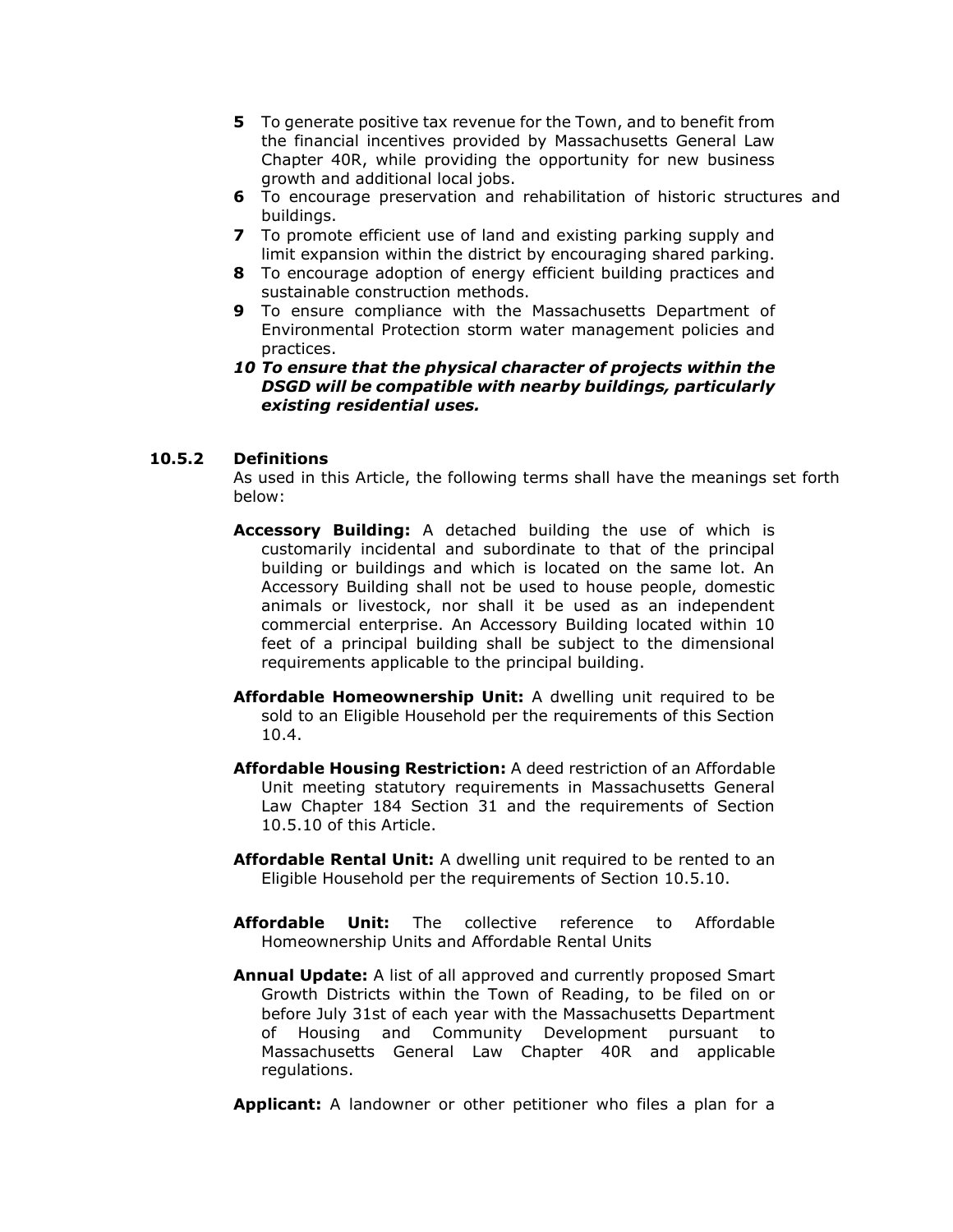Development Project subject to the provisions of this Section 10.5.

- **Approving Authority (AA):** The Community Planning and Development Commission (CPDC) of the Town of Reading acting as the authority designated to review projects and issue approvals under this Section 10.5.
- **AA Regulations:** The administrative rules and regulations adopted by the AA pursuant to Section 10.5.11.

**As-Of-Right Development:** A Development Project allowable under this Section

10.5 without recourse to a special permit, variance, zoning amendment, or other form of zoning relief. A Development Project that is subject to the Plan Review requirement of this Section 10.5 shall be considered an As-of-right Development.

- **Consumer Services:** A barber shop, dry cleaning or laundry establishment, photographer's shop or studio or similar business where service is provided directly on the premises.
- **Design Standards:** The document entitled Downtown Smart Growth District Design Standards and Guidelines, *originally* dated October 2, 2009 and approved by the Massachusetts Department of Housing and Community Development on October 31, 2009, *most recently*as amended *and approved by DHCD on March 3, 2020*, pursuant to Massachusetts General Law Chapter 40R Section 10 and applicable regulations. Said Design Standards shall be applicable to all Development Projects within the DSGD that are subject to Plan Review by the Approving Authority.
- **Development Project Or Project:** A residential or mixed use development undertaken under this Section 10.5. A Development Project shall be identified as such on the Plan which is submitted to the Approving Authority for Plan Review.
- *District Edge: The outermost edge of the Downtown Smart Growth District, where it is directly abutting another building lot and not bounded by a significant man-made (i.e. railroad, major street) or natural (i.e. river, wetland resource) feature.*
- **Dwelling Unit:** A structure or a portion of a structure containing in a self-sufficient and exclusive manner facilities for sleeping, bathing, and cooking, including one full kitchen and full bathroom facilities as defined by the Massachusetts State Building Code.
- **Eligible Household:** An individual or household whose annual income is below eighty percent (80%) of the area-wide median income as determined by the United States Department of Housing and Urban Development (HUD), adjusted for household size, with income computed using HUD's rules for attribution of income to assets.

**Family:** One (1) or more persons occupying a dwelling unit as a single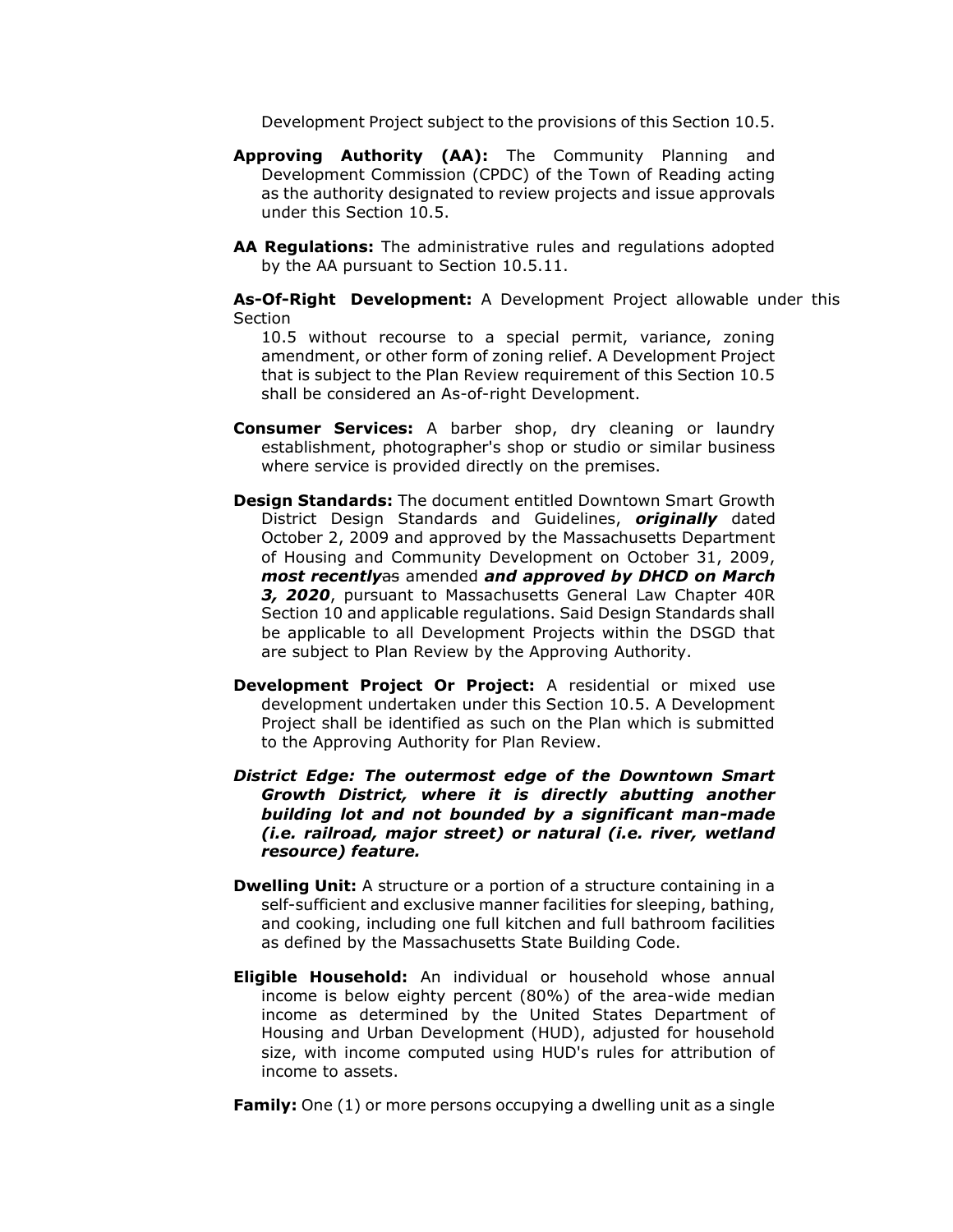house- keeping unit. Domestic employees may be housed on the premises without being counted as a family or families.

- **Floor Area Net:** The actual occupied area of a building or buildings not including hallways, stairs, mechanical spaces and other nonhabitable spaces, and not including thickness of exterior or interior walls.
- **Floor Area Gross:** The sum of the gross areas of all floors of a building, measured from the exterior faces of the exterior walls or from the centerline of walls separating two buildings. Gross floor area does not include the following:
	- **1** Basement space having at least one-half the floor-to-ceiling height below grade, rated as non-habitable by applicable building code.
	- **2** Accessory parking (i.e., parking that is available on or off-site that is not part of the use's minimum parking standard).
	- **3** Attic space having a floor-to-ceiling height less than seven feet, rated as non- habitable by applicable building code.
	- **4** Exterior balconies.
	- **5** Uncovered steps, landings, and ramps.
	- **6** Inner courts open to the sky.
- **Household Income Median:** The median income, adjusted for household size, as reported by the most recent information from, or calculated from regulations promulgated by, the United States Department of Housing and Urban Development (HUD).
- **Institutional Use:** A non-profit or quasi-public use or institution, such as a church, library, public or private school, municipally owned or operated building, structure or land, used for public purpose.
- *Lot Coverage: The portion of a lot, expressed as a percent of the total lot area, that is covered by principal and accessory buildings and structures.*
- **Mixed-Use Development Project:** A Development Project containing a residential Principal Use and one or more Non-Residential, Secondary Uses as specified in Section 10.5.5.1, provided that, in newly constructed buildings, separate and distinct building entrances are provided for residential and nonresidential uses.
- **Monitoring Agent:** An entity designated by the Reading Board of Selectmen, which may be the Reading Housing Authority or other qualified housing entity, with the power to monitor and to enforce compliance with the provisions of this Bylaw related to Affordable Units, including but not limited to computation of rental and sales prices; income eligibility of households applying for Affordable Units; administration of an approved housing marketing and resident selection plan; and recording and enforcement of an Affordable Housing Restriction for each Affordable Unit in the DSGD (See Section 10.5.10.6).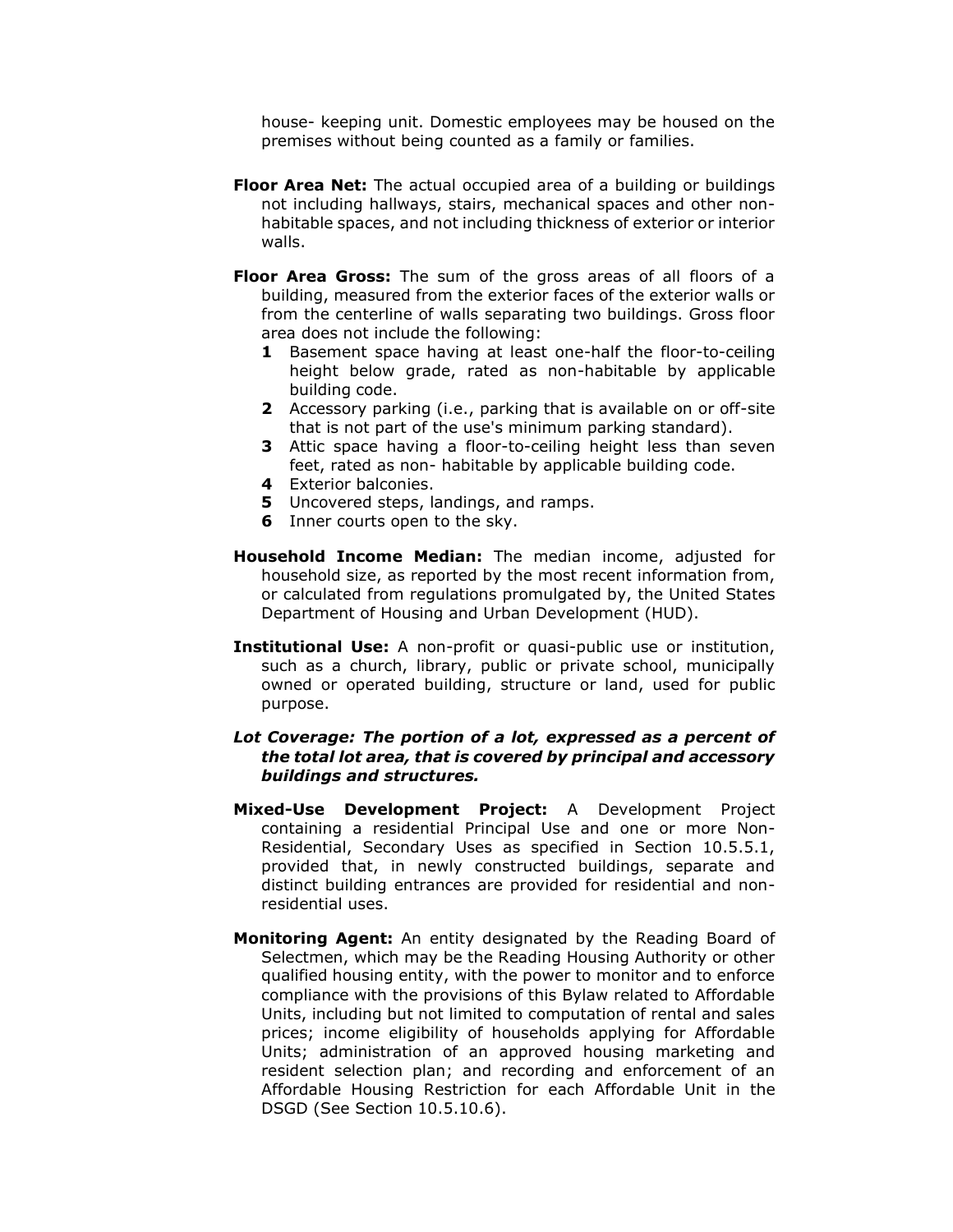- **Multi-Family Residential:** A building containing four*three* or more residential dwelling units designed for occupancy by the same number of families as the number of dwelling units.
- **Non-Residential Use:** Office, Retail, Restaurant, Service or Institutional Use, inclusive, or some combination of the same.
- **Office:** A place for the regular performance of business transactions and services, generally intended for administrative, professional and clerical activities, including a medical or dental office or health clinic.

#### *Open Space: Civic Space, Green Space, and/or Private Amenity Space as defined below:*

*Civic Space: Portions of a private lot or building that are dedicated to civic use including but not limited to: sidewalks, pathways, alleyways, seating areas, benches, places to gather, etc. which may include streetscape features, water features, decorative surface treatments (i.e., pavers, cobblestone, etc.) and public art, and which could include Green Space as defined below, if open to the public.*

*Green Space: Portions of a private lot or building including but not limited to: landscaping, plantings, natural features, parks, gardens, living walls, green roofs, trails, pathways, recreational uses, etc. whether connected to or visible from the sidewalk, accessible to the public, provided as private, or provided as a Private Amenity Space to building occupants.* 

#### *Private Amenity Space: Green Space, balconies, terraces, courtyards, and other open-air spaces that are available as private amenities only to the residential or commercial tenants within the development.*

- **Plan:** A plan depicting a proposed Development Project for all or a portion of the Downtown Smart Growth District and which is submitted to the Approving Authority for its review and approval in accordance with the provisions of this Section 10.5.
- **Plan Approval:** The Approving Authority's authorization for a proposed Development Project based on a finding of compliance with this Section 10.5 and Design Standards after the conduct of a Plan Review.
- **Plan Review:** The review procedure established by this Article and administered by the Community Planning and Development Commission of the Town of Reading as the Approving Authority.
- **Restaurant:** Any business establishment principally engaged in serving food, drink, or refreshments, whether prepared on or off the premises provided, however, that drive through windows are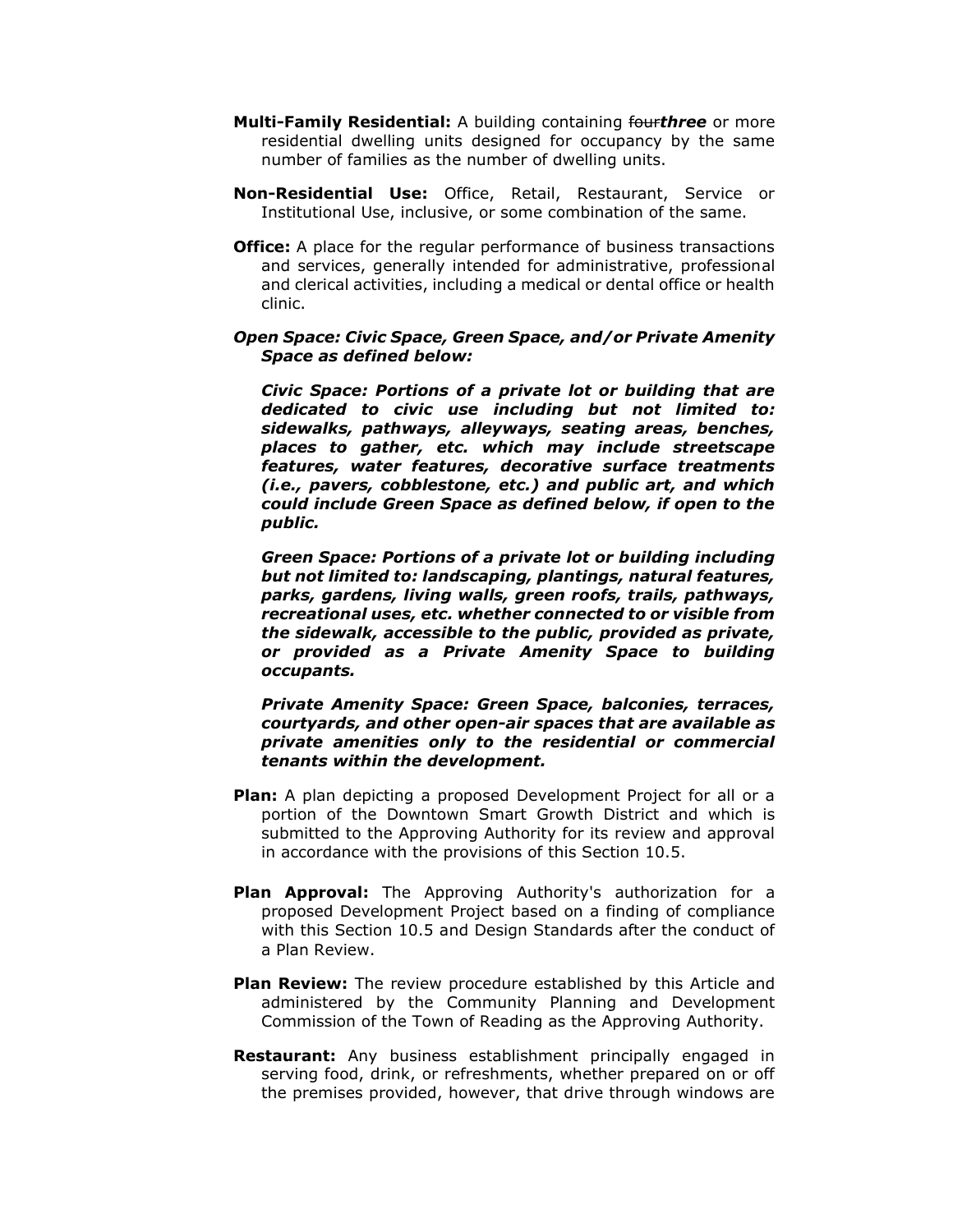not allowed.

- **Residential Use:** A building or part of a building containing Dwelling Units as defined herein above and parking that is accessory to the Dwelling Units.
- **Retail Use:** Business establishments selling goods and/or services to customers on- site, generally for end use personal, business or household consumption. A reasonable amount of storage consistent with Massachusetts Building Codes of said goods shall also be assumed to be an incidental part of Retail Use.
- **Smart Growth District:** An Overlay Zoning District adopted pursuant to Massachusetts General Law Chapter 40R, in accordance with the procedures for zoning adoption and amendment as set forth in Massachusetts General Law Chapter 40A and approved by the Department of Housing and Community Development pursuant to Massachusetts General Law Chapter 40R and applicable regulations.
- *Transitional Area: A site proposed for development or redevelopment under Chapter 40R that meets any of the following criteria: (1) is located at the District Edge, (2) is directly abutting a lot containing a historic or cultural resource listed on the Town of Reading's Historical and Architectural Inventory, or (3) is directly abutting a lot containing a single-family, 2-family or 3-family dwelling, either within or outside of the District.* **Underlying Zoning:**  The zoning requirements adopted pursuant to Massachusetts General Law Chapter 40A that are otherwise applicable to the geographic area in which the DSGD is located, as said requirements may be amended from time to time.
- **Unduly** *Unreasonably* **Restrictive** *Impair***:** A provision of a Smart Growth District*40R Zoning* or a Design Standard that adds unreasonable costs or unreasonably *diminishes*impairs the economic feasibility of proposed Development Projects in a Smart Growth District.
- **Unrestricted Unit:** A Dwelling Unit that is not restricted as to rent, price or eligibility of occupants.
- **Use Accessory:** A use subordinate to the Principal Use on the same lot or in the same structure and serving a purpose customarily incidental to the Principal Use, and which does not, in effect, constitute conversion of the Principal Use of the lot, site or structure to a use not otherwise permitted in the Smart Growth District.
- **Use Principal:** The main or primary purpose for which a structure, building, or lot is designed, arranged, licensed, or intended, or for which it may be used, occupied, or maintained under this Section 10.5.
- **Use Secondary:** A use located on the same lot as a Principal Use but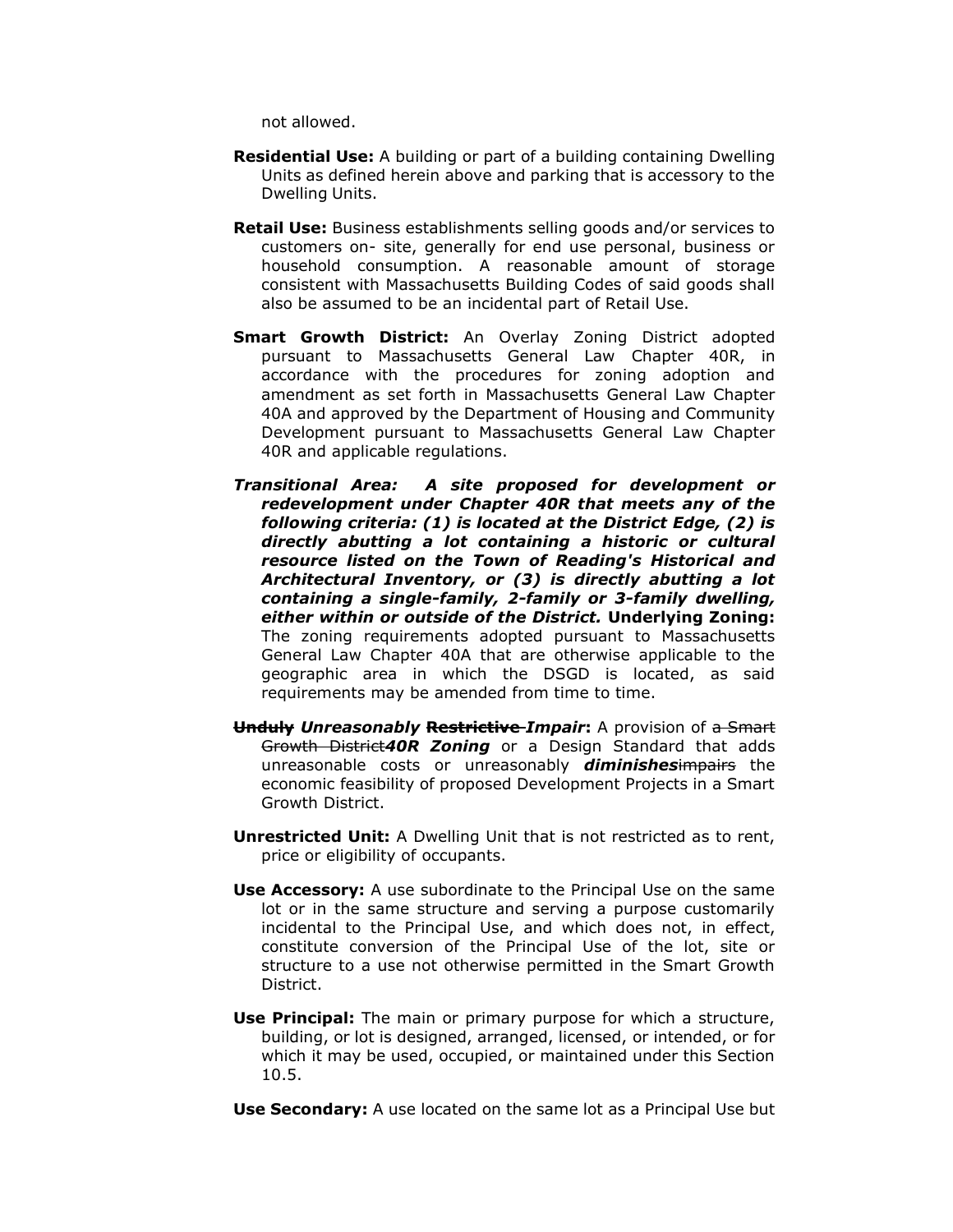which is of equal or lesser scale, impact, and visibility than the Principal Use. A Secondary Use is not an Accessory Use, as it is largely independent from the Principal Use.

#### **10.5.3 Scope and Authority**

The Downtown Smart Growth District is established pursuant to the authority of Massachusetts General Law Chapter 40R and applicable regulations, and shall be deemed to overlay the parcels as shown on the Zoning Map of the Town of Reading, as amended. The Applicant shall have the option of applying for Plan Approval pursuant to the zoning controls set forth in this Article or complying with all applicable zoning controls set forth in the Zoning Bylaw of the Town of Reading for the underlying district(s) or for other overlay zoning that may be therein defined. Development Projects proceeding under this Article shall be governed solely by the provisions of this Article and shall be deemed exempt from the standards and/or procedures of the Underlying Zoning and other overlay provisions.

#### **10.5.4 Establishment and Delineation of the DSGD**

The Downtown Smart Growth District is an overlay district that is superimposed over the Underlying District. The boundaries are delineated as the "Downtown Smart Growth District" on the Official Zoning Map of the Town of Reading on file in the office of the Town Clerk, said map hereby made a part of the Reading Zoning Bylaw.

#### **10.5.5 Allowed and Prohibited Uses**

Any use not listed herein as an Allowed Use is deemed prohibited.

#### **10.5.5.1 Allowed Uses**

The following uses shall be permitted as-of-right in the DSGD upon Plan Approval pursuant to the provisions of this article:

- **1** Multi-family Residential
- **2** Office \*
- **3** Retail \*
- **4** Restaurant \*
- **5** Institutional \*
- **6** Consumer Service \*

**\*** Only as part of a Mixed-Use Development; see Section 10.5.7 below

In addition to the allowed uses listed above, the following uses are permitted as-of-right for Development Projects within the DSGD subject to the requirements of this Article.

#### *7 Open Space*

*8***7** Parking accessory to any of the above permitted uses, including surface, garage-under, and structured parking *9***8** Accessory uses customarily incidental to any of the above permitted principal uses

#### **10.5.5.2 Prohibited Uses**

The following uses are prohibited in the DSGD:

**1** Any use which regularly emits strong odors, or dust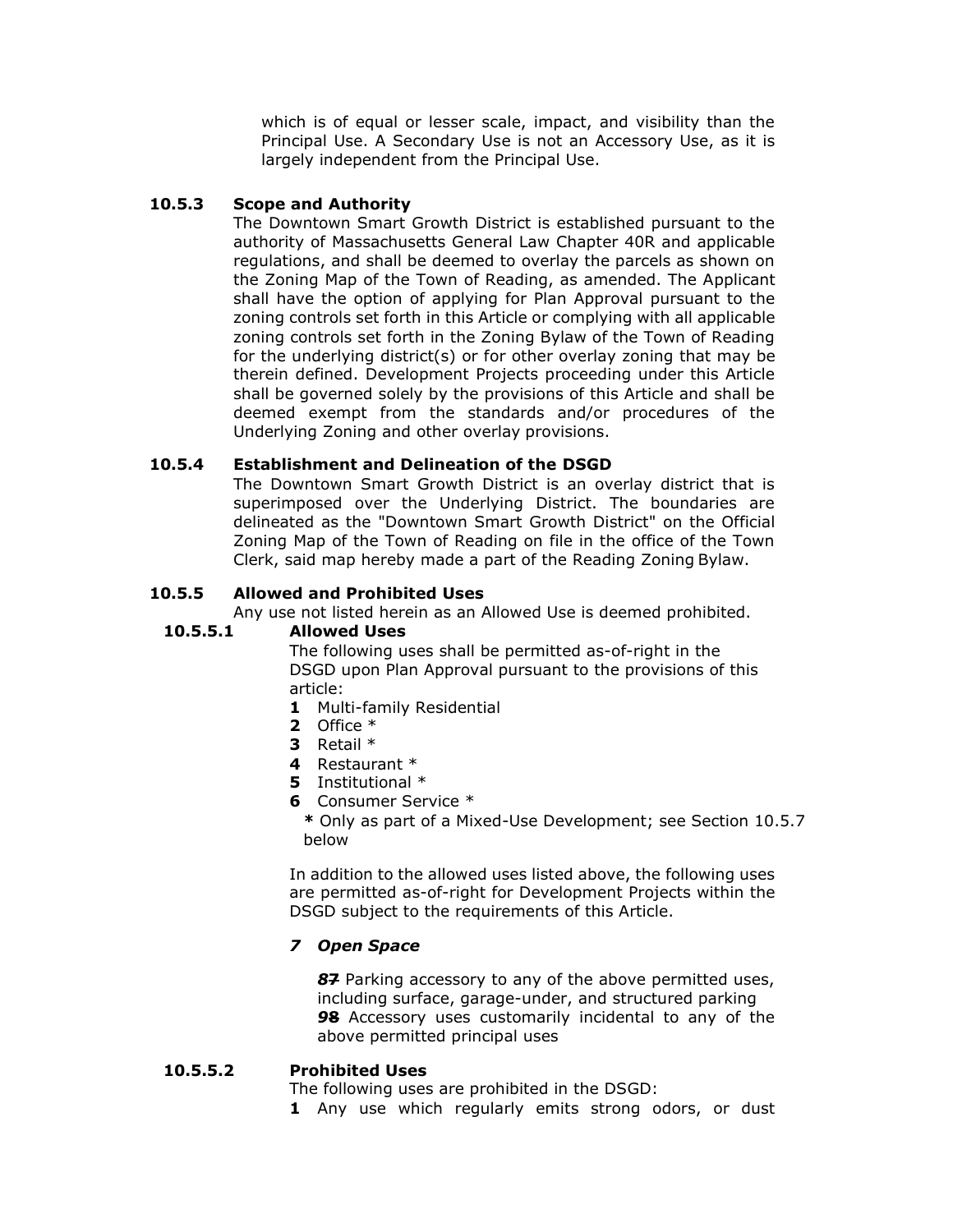particles, or smoke, or poses danger, such as manufacture of acids, gases, fertilizers and glue, petroleum refining, reduction of animal matter, and manufacture of cement, gypsum, or explosives.

- **2** Any other use dangerous to persons within or outside the District by reason of emission of odor, fumes, gases, particulate matter, smoke, noise, vibration, glare, radiation, electrical interference, threat of fire or explosion, or any other reason.
- **3** Any use that degrades water quality, reduces groundwater recharge, or increases flooding are prohibited.

#### **10.5.6 Dimensional and Other Requirements**

Applications for Plan Approval shall be governed by this Section 10.5 and the Design Standards for the Downtown Smart Growth District.

| <b>Building Type</b>                                                                           | Mixed-Use with<br><b>Commercial 1st</b><br><b>Floor</b> | <b>Other Mixed-Use</b><br>or Residential<br>Only |
|------------------------------------------------------------------------------------------------|---------------------------------------------------------|--------------------------------------------------|
| Maximum Floor Area Ratio (FAR) (Gross Floor Area / Lot Size)                                   | 2.8                                                     | 2.4                                              |
| 50 feet<br>Minimum Lot Frontage                                                                |                                                         |                                                  |
| Maximum Lot Coverage                                                                           | N/A                                                     |                                                  |
| Minimum Lot Area                                                                               | 6,000<br><b>SFN/A</b>                                   |                                                  |
| Number of Buildings per lot                                                                    | N/A                                                     |                                                  |
| Maximum Building Frontage                                                                      | 300 feet                                                |                                                  |
| Minimum Front Setback <sup>1</sup>                                                             | 0 feet                                                  |                                                  |
| Maximum Front Setback <sup>1</sup>                                                             | 10 feet                                                 |                                                  |
| Minimum Side / Rear Setback <sup>2</sup> abutting a Residential Zone                           | 15 feet                                                 |                                                  |
| Minimum Side / Rear Setback <sup>2</sup> in DSGD or abutting Business-<br>B                    | 0 feet                                                  |                                                  |
| Total minimum setback from one or more lot lines (any<br>combination of front, rear, or sides) | <b>30 feet</b>                                          |                                                  |
| Interior Setback (between buildings on same lot)                                               | 15 feet                                                 |                                                  |

<sup>1</sup> See 7.1.1 of the Design Standards for front façade setback requirements

 $2$  See 7.1.2 of the Design Standards for building step-back requirements

*Setbacks: Where projects are within a Transitional Area (as defined in this Bylaw and in the Design Guidelines), setbacks may be further increased by the AA to no greater than 30 feet upon a finding based on the project's massing, scale, or architectural design, that the project fails to be compatible with the character of nearby residential buildings.*

*Step-backs: Where projects are within a Transitional Area (as defined in this Bylaw and in the Design Guidelines), step-back requirements may be further increased by the AA to no greater than 25 feet upon a finding based on the project's massing, scale, or architectural design, that the project fails to be compatible with the character of nearby residential buildings.*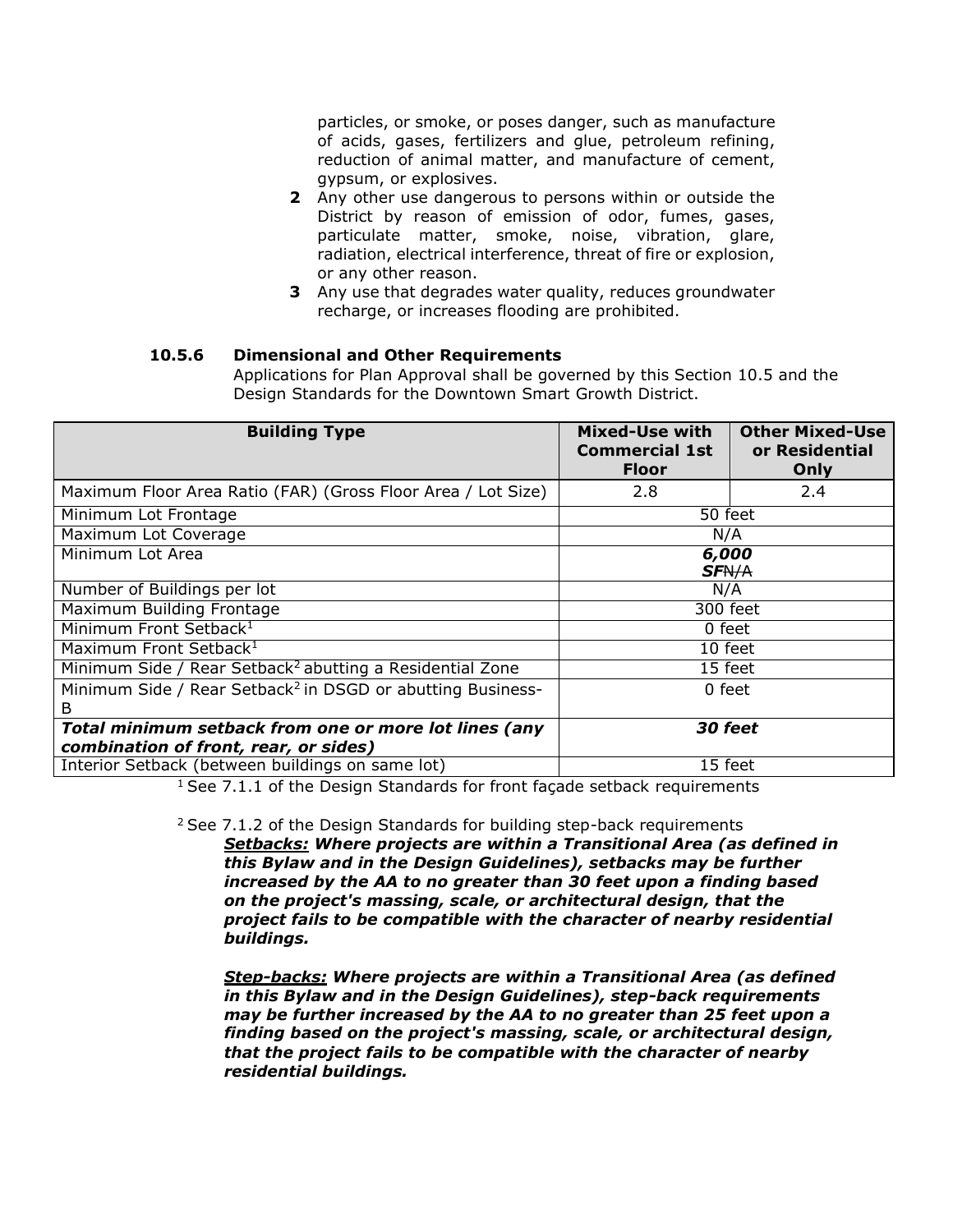#### **10.5.6.1 Residential Density Allowances**

The following residential densities shall be allowed on all lots and within all buildings within the DSGD pursuant to the requirements of this Section 10.5:

Multifamily Residential 20 Units per acre

- **a** The Approving Authority may provide a waiver as specified in Section10.5.12 to allow a density in excess of that stated above.
- **b** The Approving Authority may provide a waiver as specified in Section 10.5.12 to promote the renovation or adaptive reuse of existing buildings.

#### **10.5.6.2 Dimensional Standards and Requirements**

The following building heights shall be allowed on all lots within the DSGD, pursuant to the requirements of this Section 10.5:

Multifamily Residential Buildings*….*33 Feet

Multifamily Residential Buildings with 45 Feet Commercial Uses on the Ground Floor*….45 Feet*

#### **10.5.6.3 Contiguous Lots**

In the DSGD, where two or more lots *under common ownership* are contiguous or are separated by a right-of-way, such lots may be considered as one lot for the purpose of calculating maximum lot coverage; parking requirements; minimum useable open space; and dwelling units per acre.

#### **10.5.6.4 Age-Restricted Housing Units**

An Applicant may propose a Residential or Mixed-Use Development Project in which all dwelling units are designed for or are accessible to the elderly or the handicapped under all applicable laws and regulations, provided that not less than twenty-five percent (25%) of the housing units in any such Development Project shall be Affordable Units. All such Development Projects shall be governed by the requirements of this Section 10.5 and the Design Standards.

#### **10.5.7 Mixed-Use Development**

Development Projects may include a portion not to exceed 50% of the total g*G*ross f*F*loor a*A*rea to be used for non-residential uses including Office, Retail, Restaurant, Service or Institutional Uses; provided that **Office or** *iI***nstitutional uses <del>on the ground floor</del> may not utilize more** than 33% of the total *commercial* gross square footage*Gross Floor Area* of that floor.

*A minimum of 10% of the Development Project's total Gross Floor Area shall be dedicated to commercial use, the calculation for which may include any private outdoor space that is also dedicated to commercial use.*

#### **10.5.8 Off-Street Parking and Loading**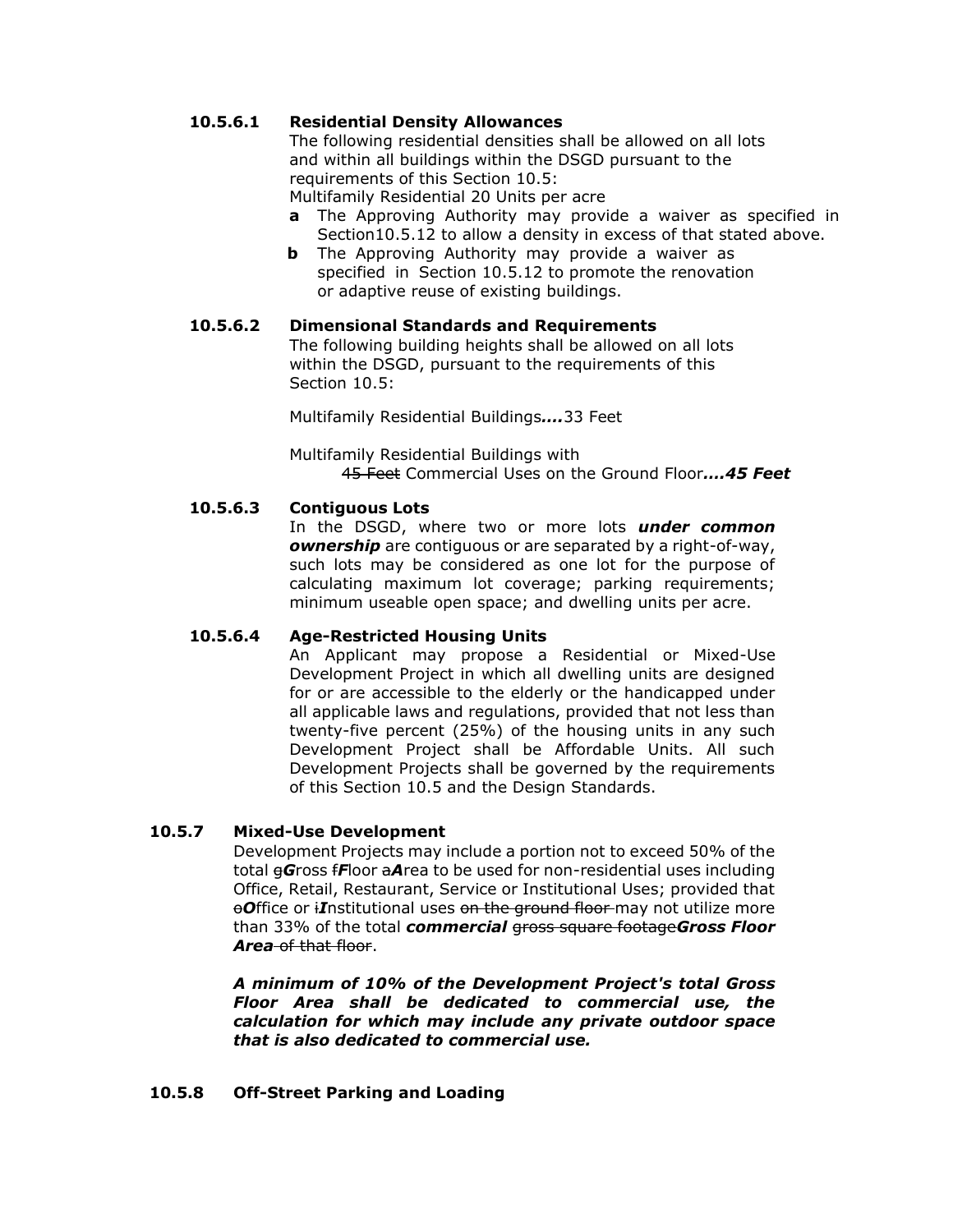#### **10.5.8.1 Off-Street Parking**

Retail stores, offices and consumer service establishments located within three hundred (300) feet of a public off-street parking facility shall be exempt from off-street parking requirements. In all other cases, off-street parking shall be provided to meet the following minimum requirements:

Retail or Restaurant*…………………………………………………..* 0 spaces Office and Institutional*………………………………*2 spaces per 1,000 square feet

Residential Units *(studio, 1 and 2 bedroom)………….*1.25 spaces per unit *Residential Units (greater than 2 bedroom)…………..2 spaces per unit* Other Non-Residential, less than 2,000 square feet*………..*0 spaces Other Non-Residential, 2,000 square feet or more 1 space per 2,000 square feet leasable space in excess of 2,000 square feet*…………………1 space per 2,000 square feet*

As indicated above, off-street parking is not required for Other Non- Residential uses in the district unless such use exceeds 2,000 square feet of net floor area.

#### **10.5.8.2 Off-Street Loading & Delivery**

Front door and on-street deliveries are not allowed for nonresidential establishments on Main and Haven Streets. Offstreet loading spaces shall be provided to meet or exceed the following minimum requirements:

| Restaurant                                                 | 1 space per 2,000      |
|------------------------------------------------------------|------------------------|
| square feet                                                |                        |
| leasable space in excess of 2,000 square feet              | 1 space per            |
| 2,000 square feet                                          |                        |
| Other allowed Secondary Use                                | <del>1 space per</del> |
| 5,000 square feet leasable space in excess of 2,000 square |                        |
| feet                                                       | 1 space per            |
| 5,000 square feet                                          |                        |

The Approving Authority may waive the loading space requirement if the Applicant provides a plan proving that the loading space is not needed or can be shared.

#### **10.5.8.3 Location of Parking**

Any surface parking lot shall, to the maximum extent feasible, be located at the side or rear of a building, relative to any public right-of-way, public open space, or pedestrian way. In no case shall surface parking for new construction be permitted within the required front yard setbacks.

#### **10.5.8.4 Waiver of Parking Requirements**

The Approving Authority may grant a Plan Approval making such modifications in the standards or prescribe safeguards and conditions as it shall warrant appropriate, provided that it finds that it is impractical to meet the standards and that such modifications are appropriate by reason of the proposed use and will not result in or worsen parking or traffic problems in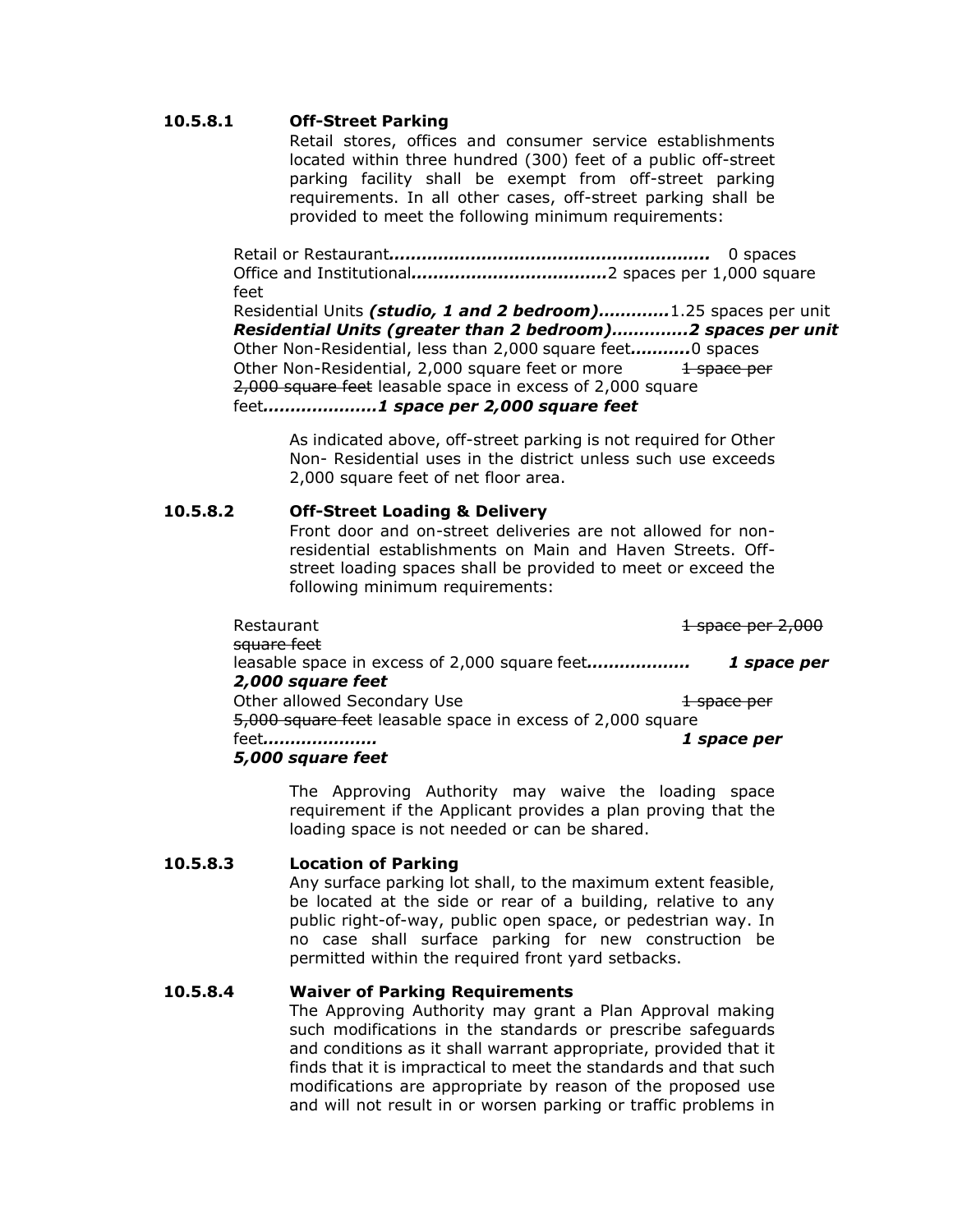the DSGD. The Approving Authority may impose conditions of use or occupancy appropriate to such modifications.

#### **10.5.8.5 Shared Use of Required Parking**

Shared use may be made of required parking spaces by intermittent use establishments, for example, churches, assembly halls or theaters, whose peak parking demand is only at night or on specific days of the week; by other uses whose peak demand is only during the day; or in public parking lots. At the time of application, a formal agreement shall be made in writing by the owners of the uses involved concerning the number of spaces involved, substantiation of the fact that such shared use is not overlapping or in conflict, and the duration of the agreement.

The applicant shall demonstrate that shared spaces will meet parking demands by using accepted methodologies (e.g., the Urban Land Institute Shared Parking Report, ITE Shared Parking Guidelines, or other industry established studies on shared parking).

**10.5.8.6 Cooperative Establishment and Operation of Parking Areas** Required spaces for any number of uses may be provided in a combined lot or lots (public or private), provided that the number of spaces in the combined facility shall not be less than the sum of those required of the individual uses, with allowances made, upon formal designation, for night use or for separate and distinct working shifts, and provided also that such lot or lots shall be within 600 feet of the principal buildings served.

#### **10.5.8.7 Visitor Parking**

The Approving Authority may allow for additional visitor parking beyond the minimum required spaces per unit if deemed appropriate given the design, layout and density of the proposed Development Project.

#### **10.5.8.8 Parking Design**

Parking shall be designed and constructed to comply with all applicable disability access requirements including but not limited to the Americans with Disabilities Act (ADA) and 521 CMR.

*Parking spaces within a garage, podium or other structure shall be not less than eight (8) feet, six (6) inches in width, and seventeen (17) feet in length. CPDC may allow up to 25% of required parking spaces be provided as compact spaces at a dimension not less than eight (8) feet in width and sixteen (16) feet in length. Drive aisle width requirements shall comply with standards outlined in the most current edition of the "Transportation and Traffic Engineering Handbook" put forth by the Institute of Transportation Engineers, and will depend on the angle of the proposed parking*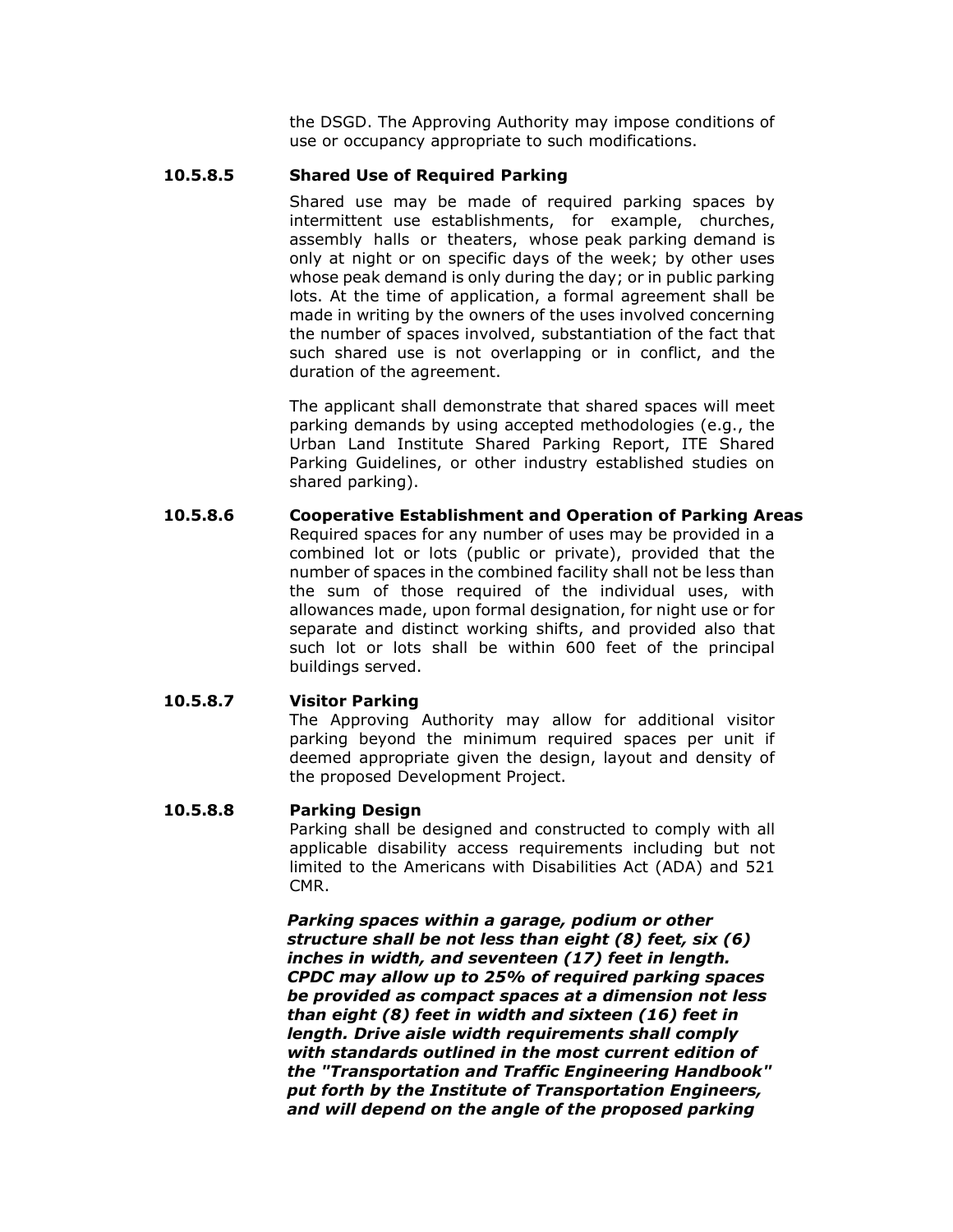*and whether the aisle is one-way or two-way; rows of compact spaces may necessitate greater aisle widths to ensure turning movements can be made.* 

#### **10.5.9 Open Space and Recreational Areas***Design*

The site design for Development Projects may include common *O*open **S**space and facilities. Where proposed, the plans and any necessary supporting documents submitted with an application for Plan Approval within the DSGD shall show the general location, size, character, and general area within which common *O*open *S*space or facilities will be located. The plans and documentation submitted to the Approving Authority shall include a description of proposed ownership and maintenance provisions of all common *O*open *S*space and facilities and, if requested by the Approving Authority, any necessary restrictions or easements designed to preserve the *O*open *S*space and recreational areas from future development *and, when applicable, to ensure they are available for public use*.

*Civic Space, if within a private lot or building, shall be demarcated in such a way (i.e., through signage, continuity of pavement markings, etc.) that the general public will know the space is for public use. When possible, Civic Space shall be provided at street level, shall be visible from the street, and shall relate to the streetscape in a manner that enlivens the area and encourages a community experience.*

*To the extent possible, Civic Space shall be planned as single contiguous areas and aligned with abutting Open Space areas. Buildings adjacent to usable Civic Space should generally be oriented to that space, with access to the building opening onto the Civic Space. The Approving Authority may require a project to provide public access to the Civic Space from one or more streets, ways, or publicly accessed trails. In addition, there shall be a clear arrangement in place regarding responsibility for ongoing maintenance and management of any Civic Space located within a private lot or building.*

Upon consideration of the above information, the Approving Authority may approve a waiver as provided for in Section 10.5.12 for a front setback to allow for common open space or facilities.

#### **10.5.10 Affordable Housing**

Affordable Units shall comply with the following requirements:

- **1** The monthly rent payment for an Affordable Rental Unit, including utilities and parking, shall not exceed thirty percent (30%) of the maximum monthly income permissible for an Eligible Household, assuming a Family size equal to the number of bedrooms in the unit plus one, except in the event of an Eligible Household with a Section 8 voucher in which case program rent limits shall apply.
- **2** For an Affordable Homeownership Unit the monthly housing payment, including mortgage principal and interest, private mortgage insurance, property taxes, condominium and/or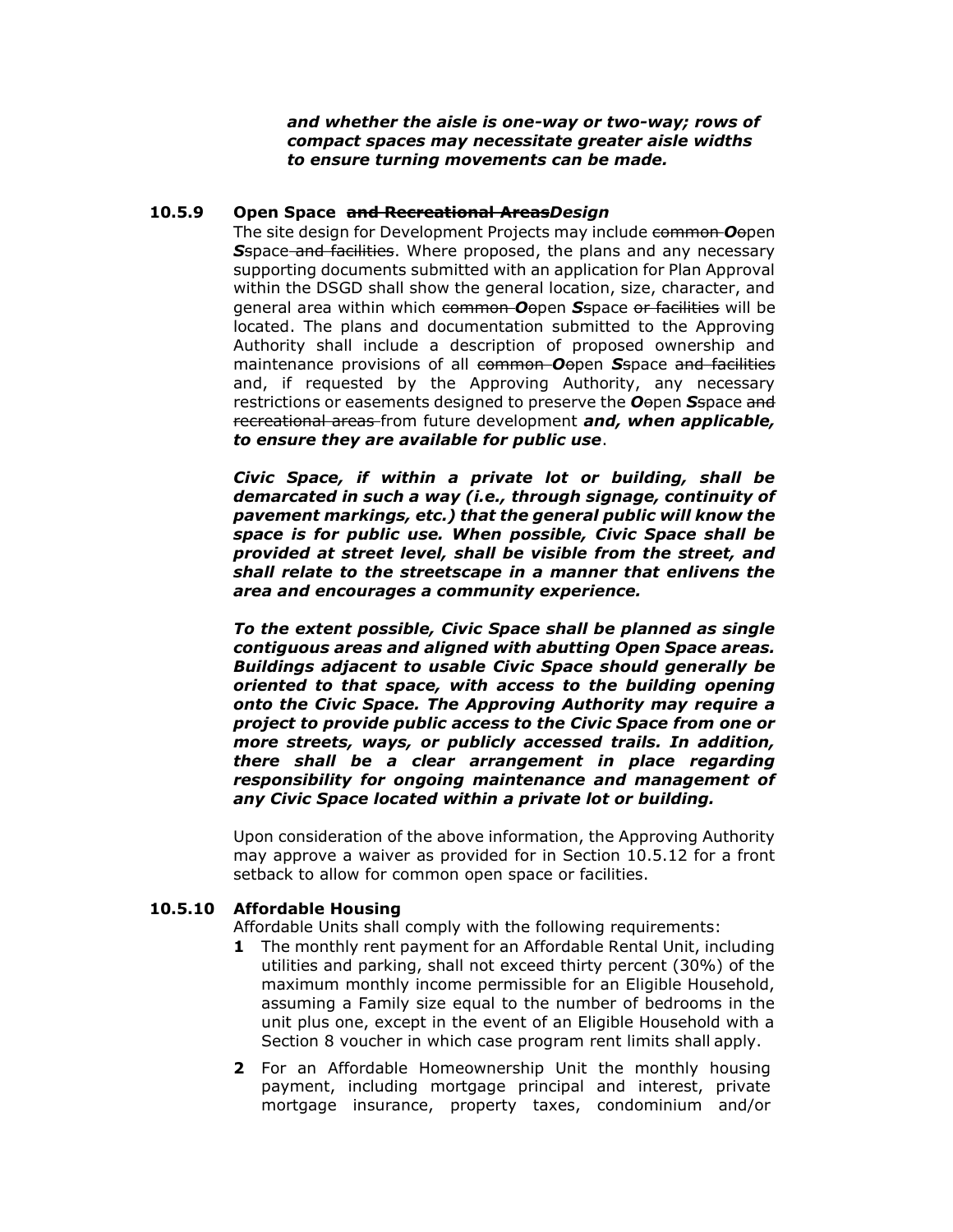homeowner's association fees, insurance, and parking, shall not exceed thirty percent (30%) of the maximum monthly income permissible for an Eligible Household, assuming a Family size equal to the number of bedrooms in the unit plus one.

**3** Affordable Units required to be offered for rent or sale shall be rented or sold to and occupied only by Eligible Households.

#### **10.5.10.1 Number of Affordable Units**

Affordable units shall be provided in projects of more than twelve *eight* (*8*12) units, as follows:

- Except as otherwise provided by this section, twenty percent (20%) of all dwelling units constructed in an ownership Development Project shall be Affordable Units.
- Except as otherwise provided by this section, twenty-five percent (25%) of all dwelling units constructed in a rental Development Project shall be Affordable Units.
- For Development Projects in which all of the dwelling units are limited to occupancy by elderly persons and/or by persons with disabilities, twenty- five percent (25%) of the dwelling units shall be Affordable Units, whether the dwelling units are Rental Units or Ownership Units.
- *For projects consisting of fewer than twelve (12) units, upon request of the Applicant, the Approving Authority may waive the requirements of this section as provided in Section 10.5.12.*

#### **10.5.10.2 Fractional Units**

When the application of the percentages specified above results in a number that includes a fraction, the fraction shall always be rounded up to the next whole number.-if the fraction is 0.5 or more. If the result includes a fraction below 0.5, the fraction shall be rounded down to the next whole number.

#### **10.5.10.3 Design and Construction**

Affordable Units must be dispersed throughout a Development Project and be comparable in initial construction quality and exterior design to the Unrestricted Units. However, nothing in this Section is intended to limit a homebuyer's rights to renovate a Dwelling Unit under applicable law. The Affordable Units must have access to all on-site amenities. Affordable Units shall be finished housing units. All Affordable Units must be constructed and occupied not later than concurrently with construction and occupancy of Unrestricted Units. In Development Projects that are constructed in phases, Affordable Units must be constructed and occupied in proportion to the number of units in each phase of the Development Project.

#### **10.5.10.4 Unit Mix**

The total number of bedrooms in the Affordable Units shall be at least proportionate to the total number of bedrooms in all units of the Project of which the Affordable Units is part.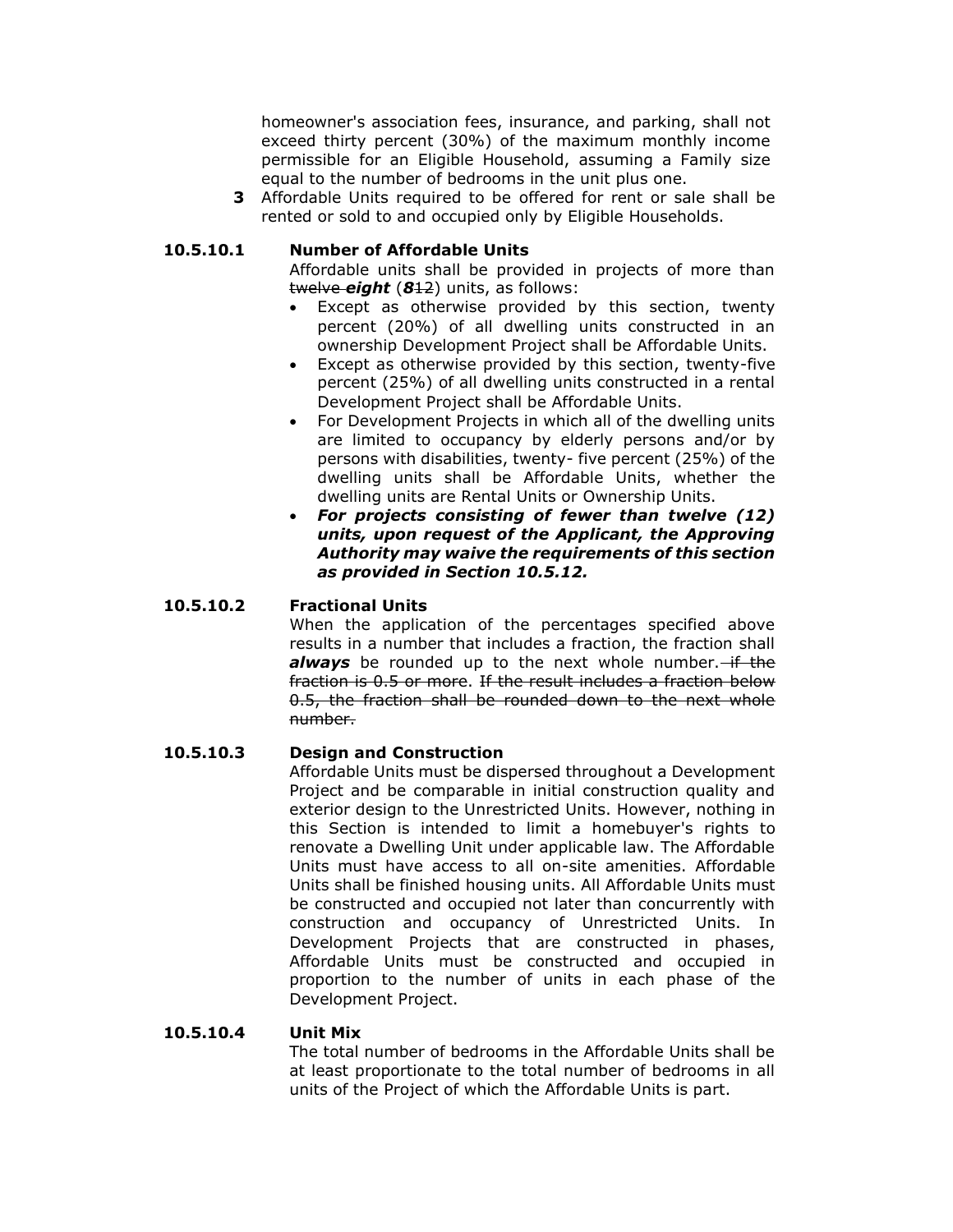#### **10.5.10.5 Affordable Housing Restriction**

Each Affordable Unit shall be subject to an Affordable Housing Restriction which is recorded with the County Registry of Deeds or Land Court Registry District of the County. All Affordable Housing Restrictions must include, at minimum, the following:

- **a** A description of the Affordable Homeownership Unit, if any, by address and number of bedrooms; and a description of the overall quantity and number of bedrooms and number of bedroom types of Affordable Rental Units in a Development or portion of a Development which are rental. Such restriction shall apply individually to the specifically identified Affordable Homeownership Unit and shall apply to a percentage of rental units of a rental Development or the rental portion of a Development without specific unit identification.
- **b** The term of the Affordable Housing Restriction which shall be in perpetuity or for the longest period customarily allowed by law but shall be no less than thirty (30) years.
- **c** The name and address of the Monitoring Agent with a designation of its power to monitor and enforce the Affordable Housing Restriction.
- **d** Reference to a housing marketing and resident selection plan, to which the Affordable Unit is subject, and which includes an affirmative fair housing marketing program, including public notice and a fair resident selection process. If approved by DHCD, the housing marketing and selection plan may provide for local preferences in resident selection. The plan shall designate the household size appropriate for a unit with respect to bedroom size and provide that preference for such unit shall be given to a household of the appropriate size.
- **e** A requirement that buyers or tenants will be selected at the initial sale or initial rental and upon all subsequent sales and rentals from a list of Eligible Households compiled in accordance with the housing marketing and selection plan.
- **f** Reference to the formula pursuant to which rent of a rental unit or the maximum resale price of a homeownership unit will be set.
- **g** A requirement that only an Eligible Household may reside in an Affordable Unit and that notice of any lease or sublease of any Affordable Unit shall be given to the Monitoring Agent.
- **h** Provision for effective monitoring and enforcement of the terms and provisions of the Affordable Housing Restriction by the Monitoring Agent.
- **i** Provision that the restriction on an Affordable Homeownership Unit shall run in favor of the Monitoring Agent and the Town of Reading, in a form approved by municipal counsel, and shall limit initial sale and re-sale to and occupancy by an Eligible Household.
- **j** Provision that the owner(s) or manager(s) of Affordable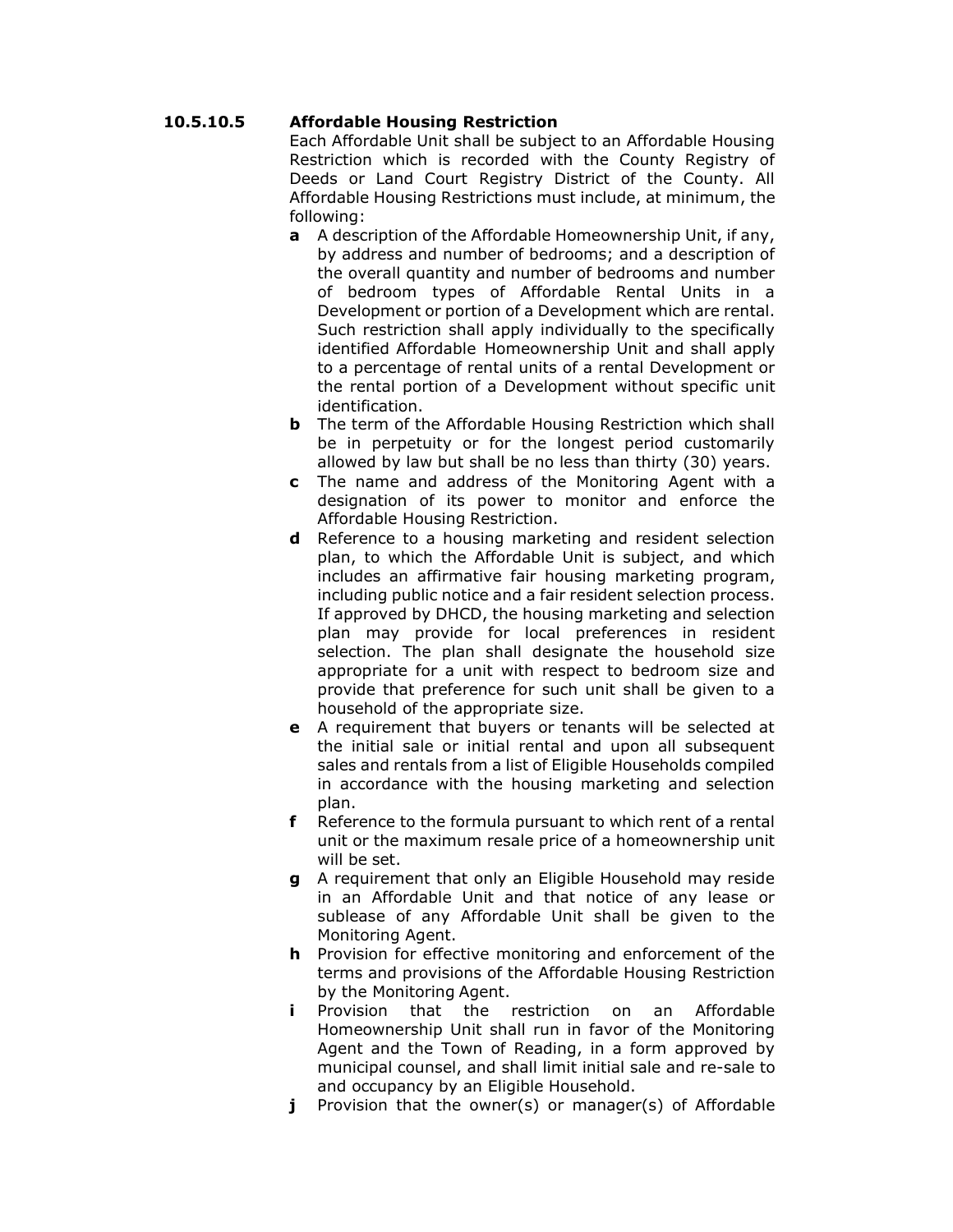Rental Unit(s) shall file an annual report to the Monitoring Agent, in a form specified by that agent certifying compliance with the provisions of this Section and containing such other information as may be reasonably requested in order to ensure affordability.

- **k** Provision that the restriction on Affordable Rental Units in a rental Project or rental portion of a Project shall run with the rental Project or rental portion of a Project and shall run in favor of the Monitoring Agent and the Town of Reading, in a form approved by municipal counsel, and shall limit rental and occupancy to an Eligible Household.
- **l** A requirement that residents in Affordable Units provide such information as the Monitoring Agent may reasonably request in order to ensure affordability.
- **m** Designation of the priority of the Affordable Housing Restriction over other mortgages and restrictions.

#### **10.5.10.6 Administration**

The Monitoring Agent shall ensure the following (See Section 10.5.2 Definitions):

- **a** Prices of Affordable Homeownership-Units are properly computed; rental amounts of Affordable Rental Units are properly computed.
- **b** Income eligibility of households applying for Affordable Units is properly and reliably determined.
- **c** The housing marketing and resident selection plan conforms to all requirements and is properly administered.
- **d** Sales and rentals are made to Eligible Households chosen in accordance with the housing marketing and resident selection plan with appropriate unit size for each household being properly determined and proper preference being given.
- **e** Affordable Housing Restrictions meeting the requirements of this Section are recorded with the Middlesex County Registry of Deeds or Land Court Registry District of Middlesex County. In the case where the Monitoring Agent cannot adequately carry out its administrative duties, upon certification of this fact by the Approving Authority or by the Department of Housing and Community Development, the administrative duties shall devolve to and thereafter be administered by a qualified housing entity designated by the Reading Board of Selectmen.

#### **10.5.10.7 Costs of Housing Marketing and Selection Plan**

The housing marketing and selection plan shall make provision for payment by the owner of reasonable costs to the Monitoring Agent and the owner shall pay reasonable costs to the Monitoring Agent to develop, advertise, and maintain the list of Eligible Households and to monitor and enforce compliance with affordability requirements.

#### **10.5.11 Plan Approval Procedures**

The Approving Authority (AA) shall adopt and file with the Town Clerk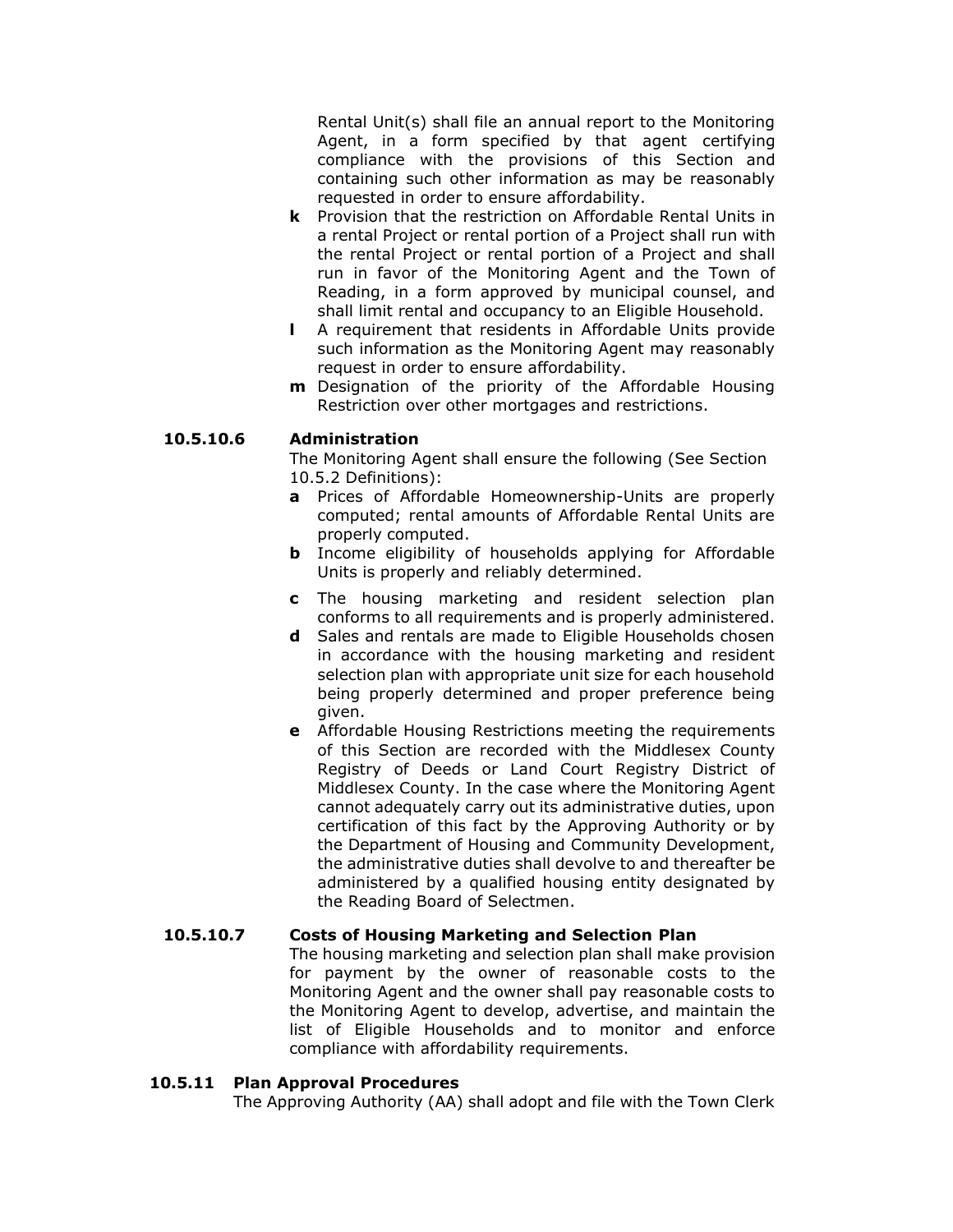Administrative Regulations relative to the application requirements and contents for Plan Review, subject to approval by the Massachusetts Department of Housing and Community Development. Plan approval procedures shall be as follows:

#### **10.5.11.1 Pre-Application Requirements**

Prior to the submittal of a Plan for Plan Approval, a "Concept Plan" may be submitted to help guide the development of the definitive submission for project build out. Such Concept Plan shall reflect the following:

- **a** Overall building envelope areas
- **b** Open space and natural resource areas
- **c** General site improvements, drainage plans, groupings of buildings and proposed land uses
- **d** Anticipated parking spaces and locations
- **e** Site vehicular access

The Concept Plan is intended to be used as a tool for both the Applicant and the Approving Authority to ensure that the proposed Project design will be consistent with the Design Standards and other requirements of the DSGD.

#### **10.5.11.2 Application Procedures**

All Projects are subject to Plan Approval.

#### **1 Submittal**

An application for Plan Approval shall be submitted to the AA on the form provided by the Authority, along with the application fees set forth in the administrative regulations. The application shall be accompanied by such plans and other documents as required by the AA as well as any materials required to verify compliance with any of the provisions of this Section

10.5. All plans shall be prepared by certified architects or engineers as required by the Massachusetts Building Code. An application for Plan Approval shall be filed by the Applicant with the Town Clerk. A copy of the application, including the date of filing certified by the Town Clerk, as well as the required number of copies of the application, shall be filed forthwith by the Applicant with the AA. Application submissions must include a hard copy as well as an electronic copy in PDF or CAD format. Said filing shall include any required forms provided by the AA. As part of any application for Plan Approval for a Development Project, the Applicant must submit the following documents to the AA and the Monitoring Agent:

- Evidence that the Development Project complies with the cost and eligibility requirements of Section 10.5.10;
- Development Project plans that demonstrate compliance with the design and construction standards of Section 10.5.10.3; and
- A form of Affordable Housing Restriction that satisfies the requirements of Section 10.5.10.5
- Review Fees: The Applicant shall be required to pay for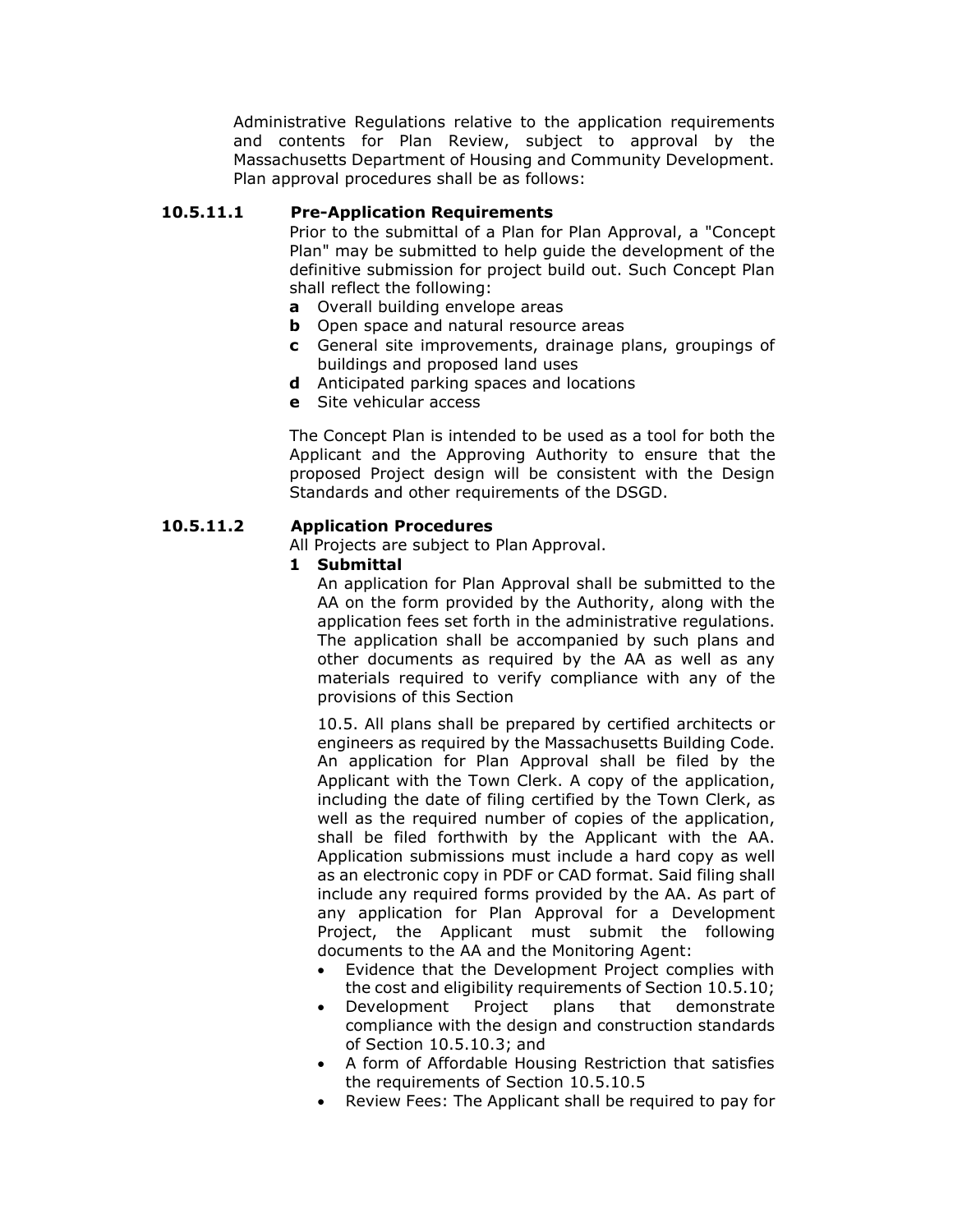reasonable consulting fees to provide peer review of the application for the benefit of the Approving Authority. Such fees shall be held by the Town of Reading in an interest-bearing escrow account, and shall be used only for expenses associated with the use of outside consultants employed by the Approving Authority in reviewing the Plan application. Any surplus funds remaining after the completion of such review, including any interest accrued, shall be returned to the Applicant forthwith;

#### **2 Circulation to Other Boards**

Upon receipt of the application, the AA shall immediately provide a copy of the application materials to all relevant municipal Boards, Departments, Commissions, Officials as determined by the AA and, if the project is subject to Affordability requirements, the Monitoring Agent. These entities shall provide any written comments within 60 days of receipt of the plan and application.

#### **3 Public Hearing**

The Approving Authority shall hold a public hearing and review all applications according to the procedure specified in Massachusetts General Law Chapter 40A Section 11

#### **4 Criteria for Plan Approval**

The Approving Authority shall approve the Development Project upon the following findings:

- The Applicant has submitted the required fees and information as set forth in applicable Regulations; and
- The proposed Development Project as described in the application meets all of the requirements and standards set forth in this Section 10.5, applicable Design Standards and the AA regulations, or a waiver has been granted there from; and
- Any extraordinary adverse potential impacts of the Project on nearby properties have been adequately mitigated.
- For a Project subject to Affordability requirements, compliance with Condition b. above shall include written confirmation by the Monitoring Agent that all Affordability requirements have been satisfied.

#### **5 Criteria for Plan Denial**

A Plan Approval application may be disapproved only where the Approving Authority finds that:

- The applicant has not submitted the required fees and information as set forth in the regulations; or
- The Project as described in the application does not meet all the requirements and standards set forth in this Section 10.5, applicable Design Standards and the AA Regulations, or that a required waiver there from has not been granted; or
- It is not possible to adequately mitigate significant *extraordinary adverse* project impacts on nearby properties by means of suitable conditions*, including but not limited to AA's finding that in massing,*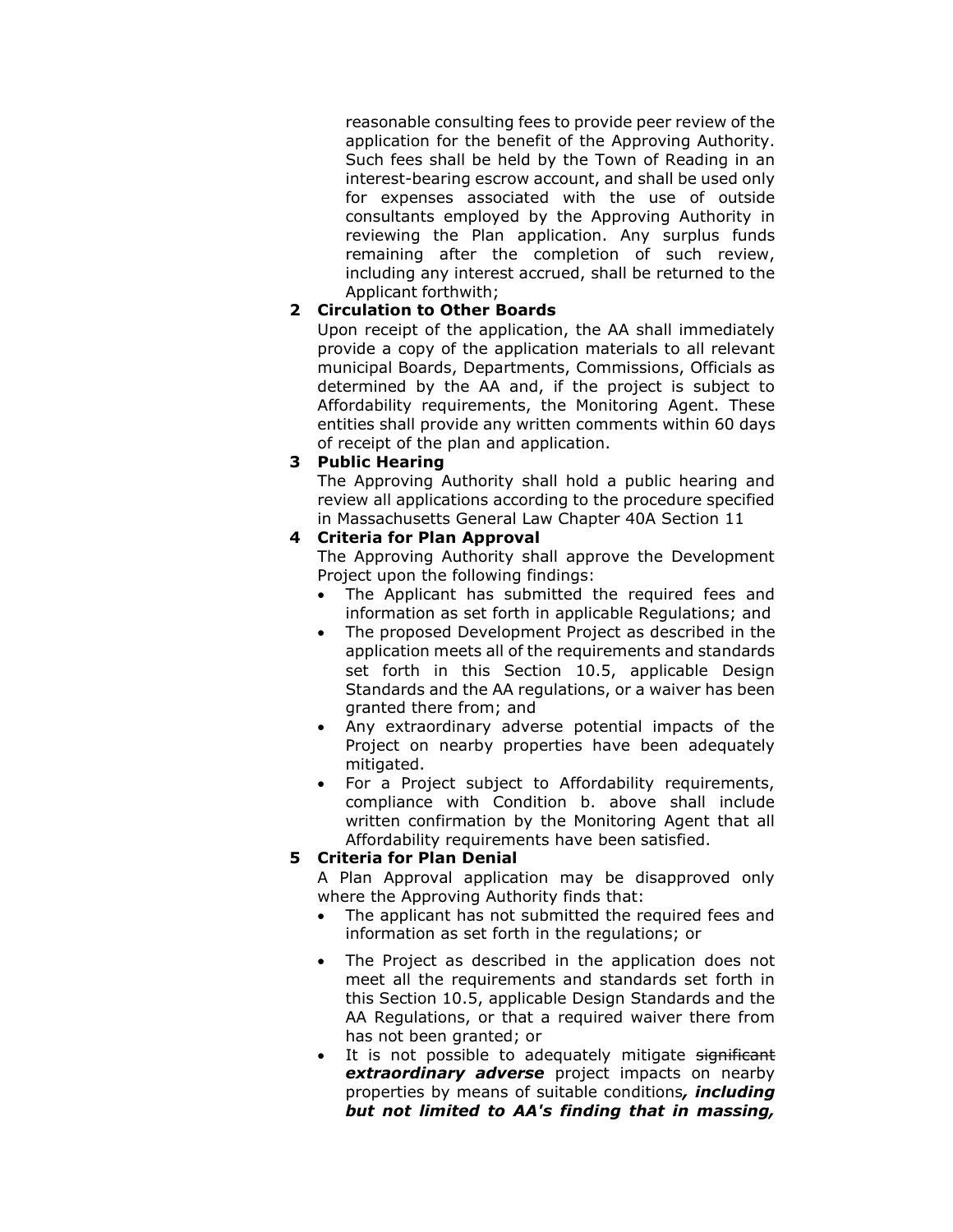*scale, size, or architectural design, a project fails to be compatible with the character of nearby residential or other buildings*.

#### **6 Time Limit**

The decision of the AA shall be made, and written notice of the decision filed with the Town Clerk within 120 days of receipt of the Application by the Town Clerk. This time may be extended by mutual agreement between the AA and the Applicant by written agreement filed with the Town Clerk. Failure of the AA to take action within said 120 days or the extended time shall be deemed an approval of the Plan Approval application.

#### **10.5.12 Waivers**

Upon request of the Applicant, the Approving Authority *may* may waive dimensional and other requirements, including design standards, with conditions, in the interests of design flexibility and overall project quality, and upon a finding of consistency of such variation with the overall purpose and objectives of the DSGD and the Reading Master Plan, or if it finds that such waiver will allow the project to achieve the density, affordability, mix of uses and/or physical character allowed under this Section 10.5. Notwithstanding anything to the contrary in this Zoning Bylaw, the Affordability provisions of Section 10.5.10 shall not be waived*, except as expressly provided in Section 10.5.10.1*.

The Approving Authority will take into consideration the following items *design objectives* when considering *determining whether* a waiver *or waivers shall be granted*:

- **1** High performance energy efficient buildings and construction methods.
- **2** Projects with publicly accessible open space.
- **3** Projects that include retail and restaurants located on street level.
- **4** A demonstrated shared parking initiative that makes efficient use of land and existing parking supply.
- **5** The preservation or rehabilitation of historic properties or other buildings considered significant to the Town.
- *1. Additional open space and connectivity between sites and to existing open space areas;*
- *2. Commercial space of a quality and size characteristic of a downtown business district;*
- *3. Long-term shared parking agreements or other mechanisms to creatively and efficiently utilize or add to existing parking supply;*
- *4. High performance building design that increases energy efficiency and minimizes utility and maintenance costs to end users, and that provides for building resiliency to adopt future technologies and sustainable strategies as they become available;*
- *5. Preservation or rehabilitation of historic properties or other buildings considered significant to the Town; and*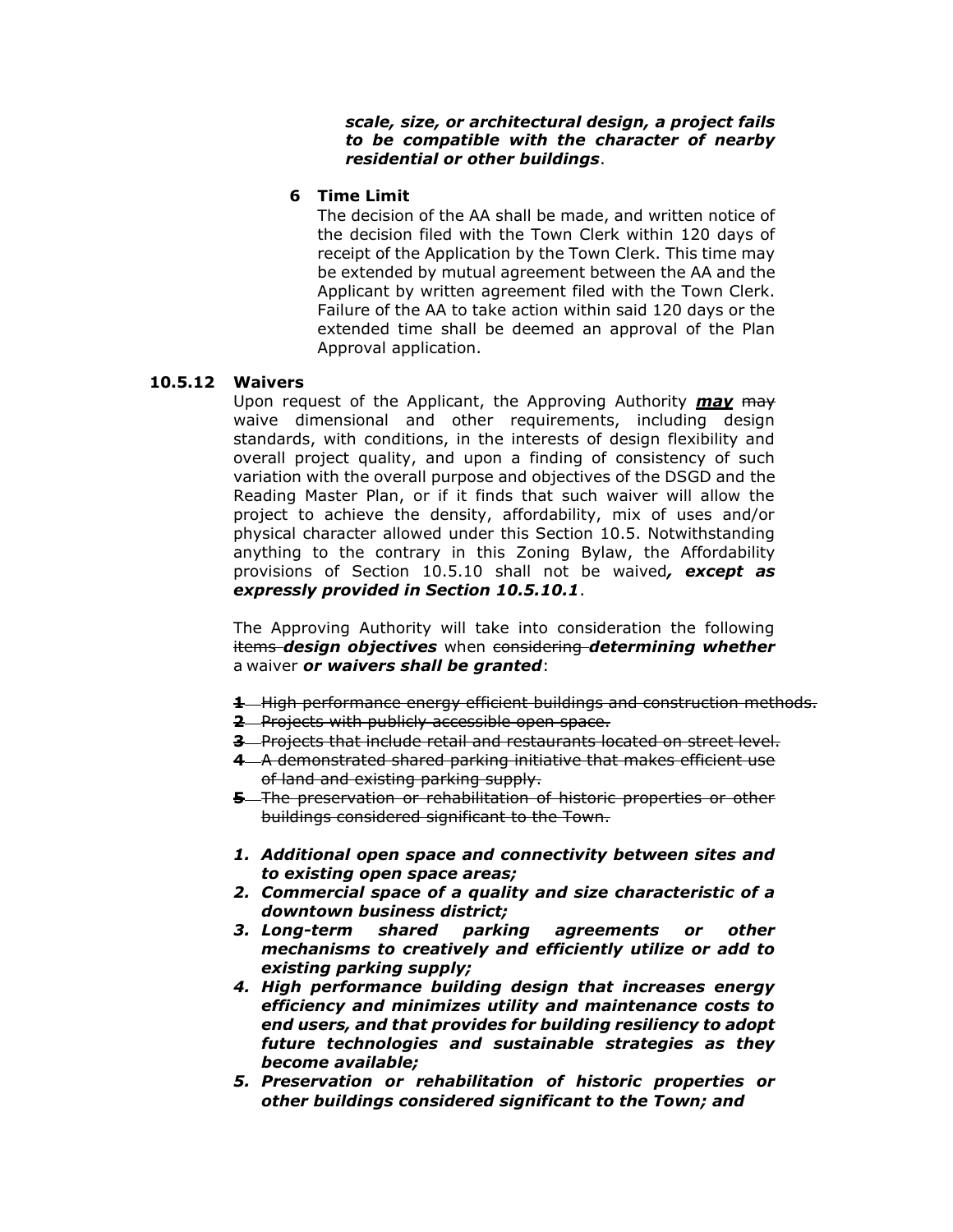*6. Deeper or broader affordability (i.e., units affordable to households earning at or below 50% Area Median Income, or additional units available to households earning at or below 80% Area Median Income).*

#### *10.5.12.1 Tiered Schedule for Density Waiver Requests*

*Applicants specifically seeking a waiver for density in excess of 20 units per acre shall adhere to the following guidelines:*

- *1. All projects shall achieve high performance building design that exceeds minimum energy code baseline and is designed to the LEED Certified standard, Passive House standard, Net Zero, or equivalent rating system; that increases energy efficiency and minimizes utility and maintenance costs to end users; and that provides for building resiliency to adopt future technologies and sustainable strategies as they become available;*
- *2. For the purposes of determining project density and Payment In Lieu of Open Space, fractional numbers shall always be rounded to the next highest integer;*
- *3. Tiered requirements are intended to apply to the entirety of a project, not just the portion within that tiered density;*
- *4. Compliance with the tiered schedule below in and of itself does not guarantee the waiver will be granted; CPDC will maintain their right to consider the waiver request in the context of the whole proposal and in consideration of its impacts to the Downtown Smart Growth District. However, a request for a waiver for density in excess of 20 units per acre shall be considered more favorably, up to a maximum of 65 units per acre, if providing, cumulatively, the following:*

#### *Tier 1: 21-25 units per acre*

*Tier 1 requirements are as follows (provide at least one):*

- *a. Open Space: Open Space provided at-grade as well as Private Amenity Space for tenants; or*
- *b. Commercial: Commercial tenant space that is not less than 12.5% of the total Gross Floor Area of the building; or*
- *c. Parking: A minimum of 2 visitor or guest parking spaces;*
- *d. Historic: The preservation or rehabilitation of historic properties or other buildings considered significant to the Town.*

#### *Tier 2: 26-40 units per acre*

*Tier 2 requirements are as follows (provide at least one additional from a category not chosen under Tier 1):* 

#### *a. Open Space: Open Space shall be provided:*

- *i. on-site, comprising 10% of the lot area; at least 50% of which is provided at-grade and is publicly accessible; or*
- *ii. indirectly, as a Payment In Lieu of providing Open Space as required above, into a fund established by*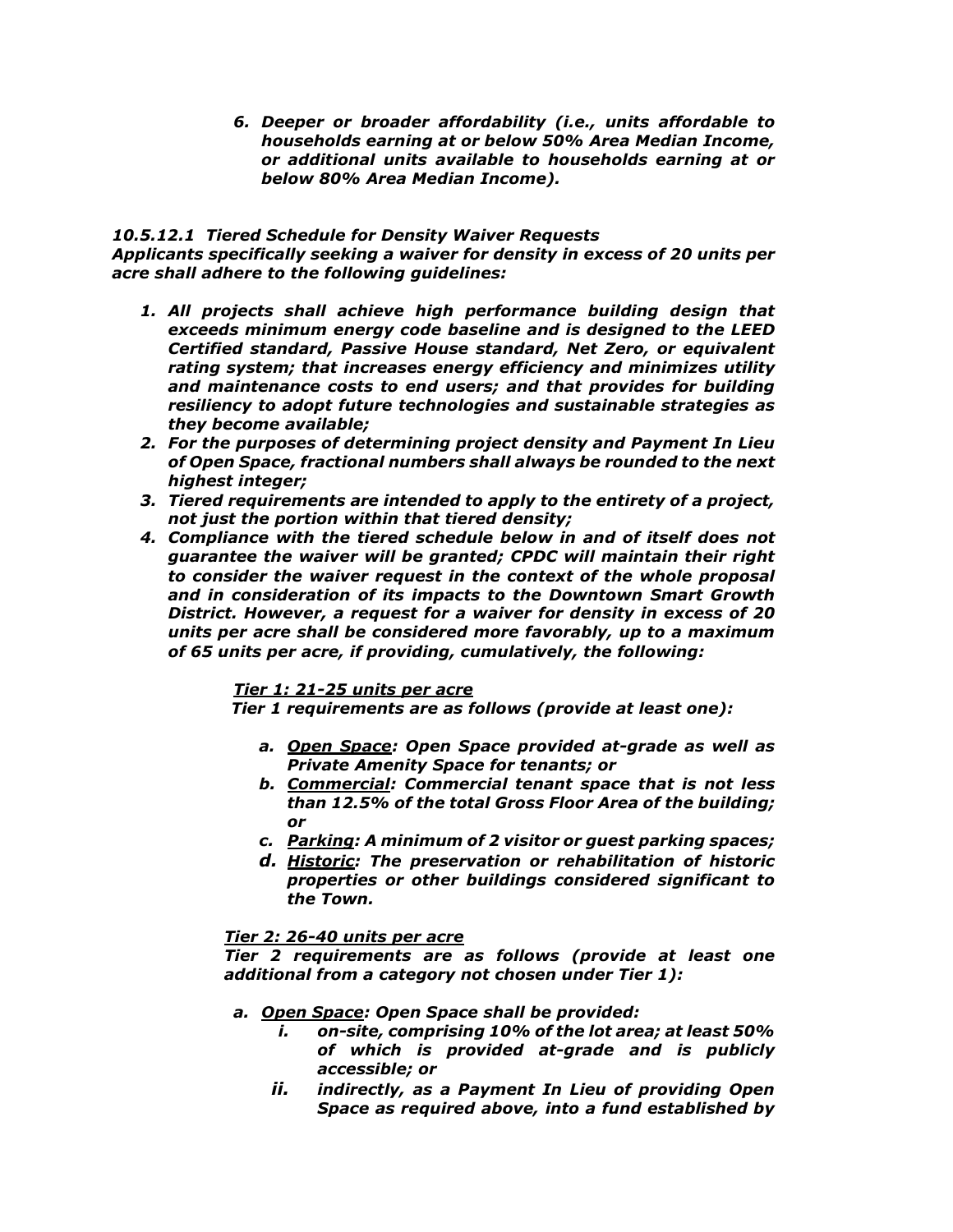*the Town of Reading for the acquisition of land for open space purposes and/or the creation or improvement of pathways, trails and other open space amenities, at a rate of \$75 (in 2022 dollars indexed to inflation), per square foot of offset open space.*

- *b. Commercial: Commercial tenant space that is not less than 15% of the total Gross Floor Area of the building; or*
- *c. Parking: Additional parking at a rate of 1 space per 1,000 gross square feet of commercial space;*

#### *Tier 3: 41 to 65 units per acre*

*Tier 3 requirements are as follows (provide at least one additional from a category not chosen under Tier 1 or Tier 2):*

- *a. Open Space: Open Space shall be provided:*
	- *i. on-site, in a total amount equivalent to 15% of the lot area, at least 50% of which is provided at-grade and is publicly accessible; or*
	- *ii. indirectly, as a Payment In Lieu of providing Open Space as required above, into a fund established by the Town of Reading for the acquisition of land for open space purposes and/or the creation or improvement of pathways, trails and other open space amenities, at a rate of \$75 (in 2022 dollars indexed to inflation), per square foot of offset open space.*
- *b. Commercial: Commercial tenant space that is not less than 25% of the total Gross Floor Area of the building; or*
- *c. Affordable Units: Deeper or broader affordability (i.e., units affordable to households earning at or below 50% of Area Median Income, or additional units available to households earning at or below 80% of Area Median Income); or*
- *d. Parking: A demonstrated long-term shared parking initiative that makes efficient use of land and existing parking supply.*

#### **10.5.13 Plan Changes After Approval by Approving Authority 10.5.13.1 Minor Plan Changes**

After Plan Approval, an Applicant may apply to make minor changes in a Development Project involving minor utility or building orientation adjustments, or minor adjustments to parking or other site details that do not affect the overall build out or building envelope of the site, or provision of open space, number of housing units, or housing need or affordability features. Such minor changes must be submitted to the Approving Authority on redlined prints of the approved plan, reflecting the proposed change, and on application forms provided by the Approving Authority. The Approving Authority may authorize such changes at any regularly scheduled meeting, without the need to hold a public hearing. The Approving Authority shall set forth any decision to approve or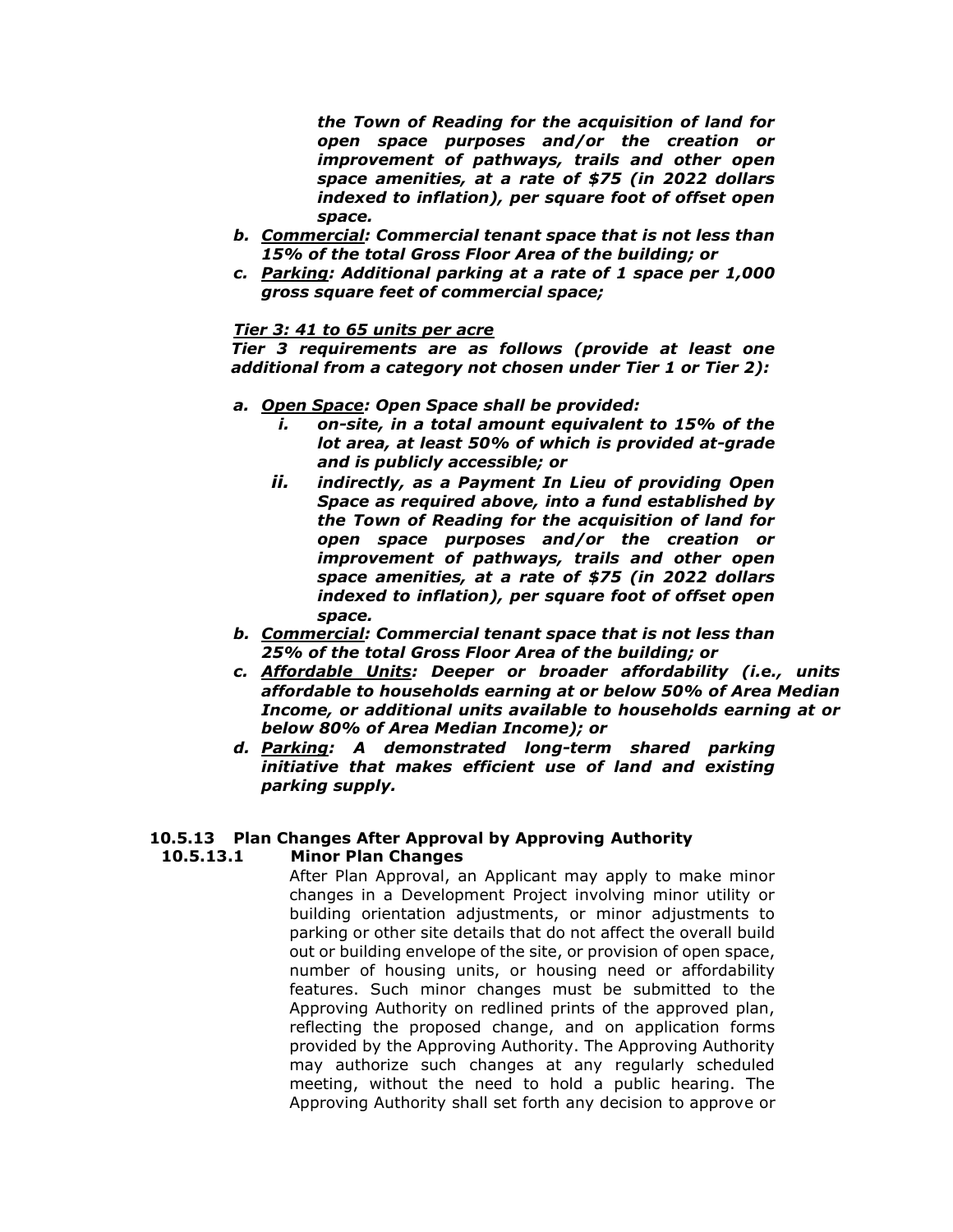deny such minor change by motion and written decision, and provide a copy to the Applicant for filing with the Town Clerk.

#### **10.5.13.2 Major Plan Changes**

Those changes deemed by the Approving Authority to constitute a major change in a Development Project because of the nature of the change in relation to the prior approved plan, or because such change cannot be appropriately characterized as a minor change as described above, shall be processed by the Approving Authority as a new application for Plan Approval pursuant to this Section 10.5.

#### **10.5.14 Fair Housing Requirement**

All Development Projects within the DSGD shall comply with applicable federal, state and local fair housing laws.

#### **10.5.15 Project Phasing**

The Approving Authority may allow a Project to be phased at the request of the applicant or to mitigate any extraordinary adverse impacts on nearby properties. For projects that are approved and developed in phases, the proportion of Affordable units shall be consistent across all phases and the proportion of Existing Zoned Units to Bonus units (as those terms are defined in 760 CMR 59.00 shall be consistent across phases.

#### **10.5.16 Decisions**

The Approving Authority shall issue to the applicant a copy of its decision containing the name and address of the owner, identifying the land affected and the plans that were the subject of the decision and certifying that a copy of the decision has been filed with the Town Clerk. If 20 days have elapsed after the decision has been filed with the Town Clerk without an appeal having been filed, or if such appeal having been filed is dismissed or denied, the Town Clerk shall so certify on a copy of the decision. A copy of said decision shall be filed with the Middlesex South District Registry of Deeds.

A Plan Approval shall remain valid and run with the land indefinitely, provided that construction has commenced within two years after the decision is issued, which time shall be extended by the time required to adjudicate an appeal and which time shall be extended if the project proponent is actively pursuing other required permits or there is other good cause for failure to commence. The Approving Authority may require the posting of a performance bond to secure and/or screen a Development Project site in the event that demolition is undertaken but subsequent work lapses, for any reason within or outside the applicant's control, for a period longer than one year.

#### **10.5.17 Date of Effect**

The effective date of this Bylaw shall be the date on which such adoption is voted upon by Town Meeting pursuant to the requirements of Section 5 of Chapter 40A of the General Laws and Chapter 40R of the General Laws; provided, however, that an Applicant may not proceed with construction pursuant to this Bylaw prior to the receipt of final approval of this Bylaw and accompanying Zoning Map by both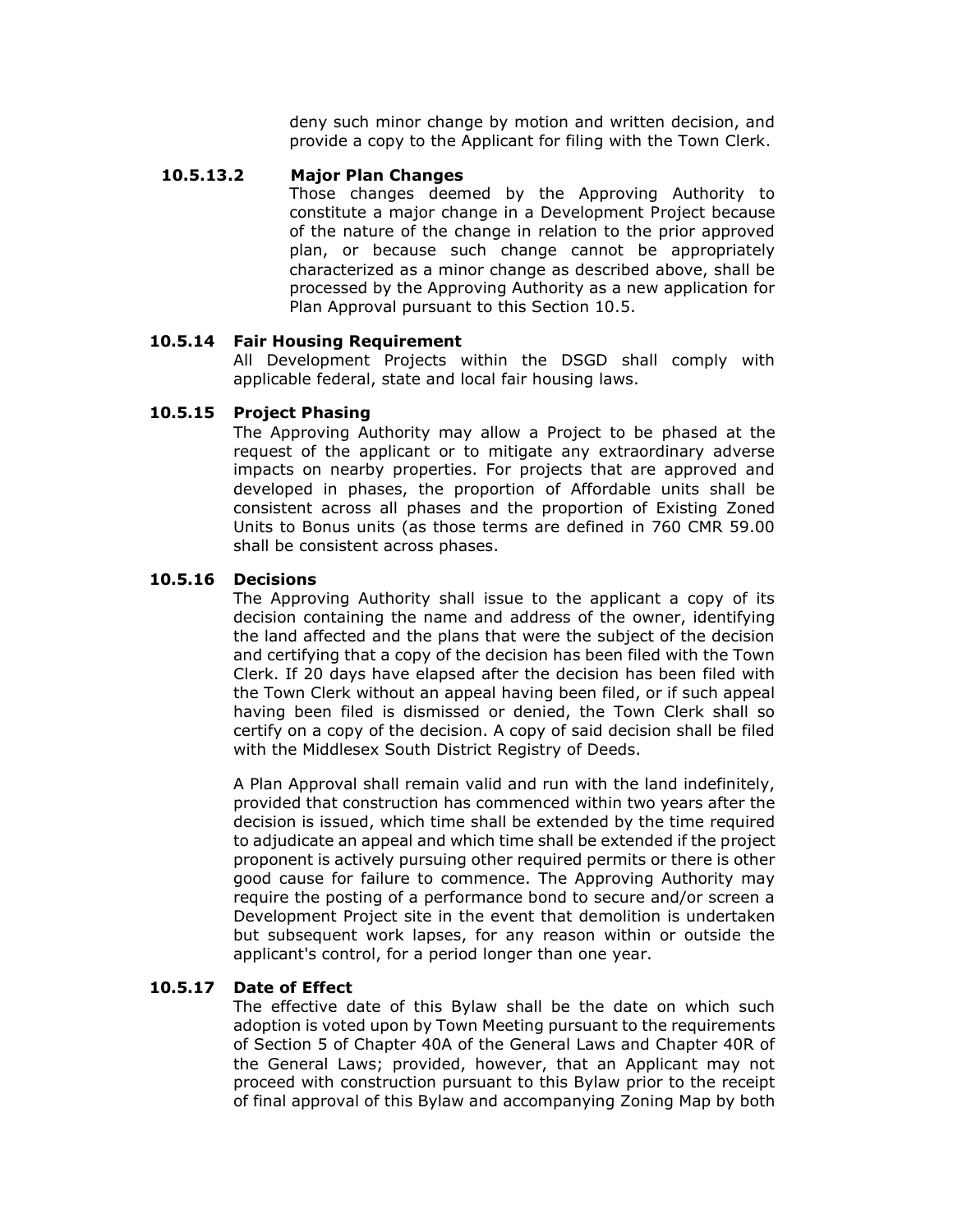the Department of Housing and Community Development and the Office of the Massachusetts Attorney General.

#### **10.5.18 Severability**

If any provision of this Section is found to be invalid by a court of competent jurisdiction, the remainder of this Section shall not be affected but remain in full force. The invalidity of any provision of this Section 10.5 shall not affect the validity of the remainder of the Town's Zoning Bylaw.

#### **10.5.19 Amendments to Design Standards**

The AA may adopt, by majority vote, amendments to the Design Standards. Any amendment to the Design Standards must be objective and not subjective and may only address the scale and proportions of buildings, the alignment, width, and grade of streets and sidewalks, the type and location of infrastructure, the location of building and garage entrances, off street parking, the protection of significant natural site features, the location and design of on-site open spaces, exterior signs, and buffering in relation to adjacent properties. DHCD may, at its discretion, require any amendment to the Design Standards to contain graphics illustrating a particular standard or definition in order to make such standard or definition clear and understandable.

Before adopting any Design Standard, the AA shall submit the proposed Design Standard to DHCD for approval. Any amendment to the Design Standards shall not take effect until approved by DHCD and filed with the Town Clerk.

An application for Plan Approval that has been submitted to the Town Clerk pursuant to this Section 10.5 shall not be subject to any Design Standard that has not been approved by DHCD and filed with the Town Clerk.

Community Planning and Development Commission

## **MOTION UNDER ARTICLE 16 2022 ANNUAL TOWN MEETING**

Move to indefinitely postpone Article 16.

Select Board

### **MOTION UNDER ARTICLE 17 2022 ANNUAL TOWN MEETING**